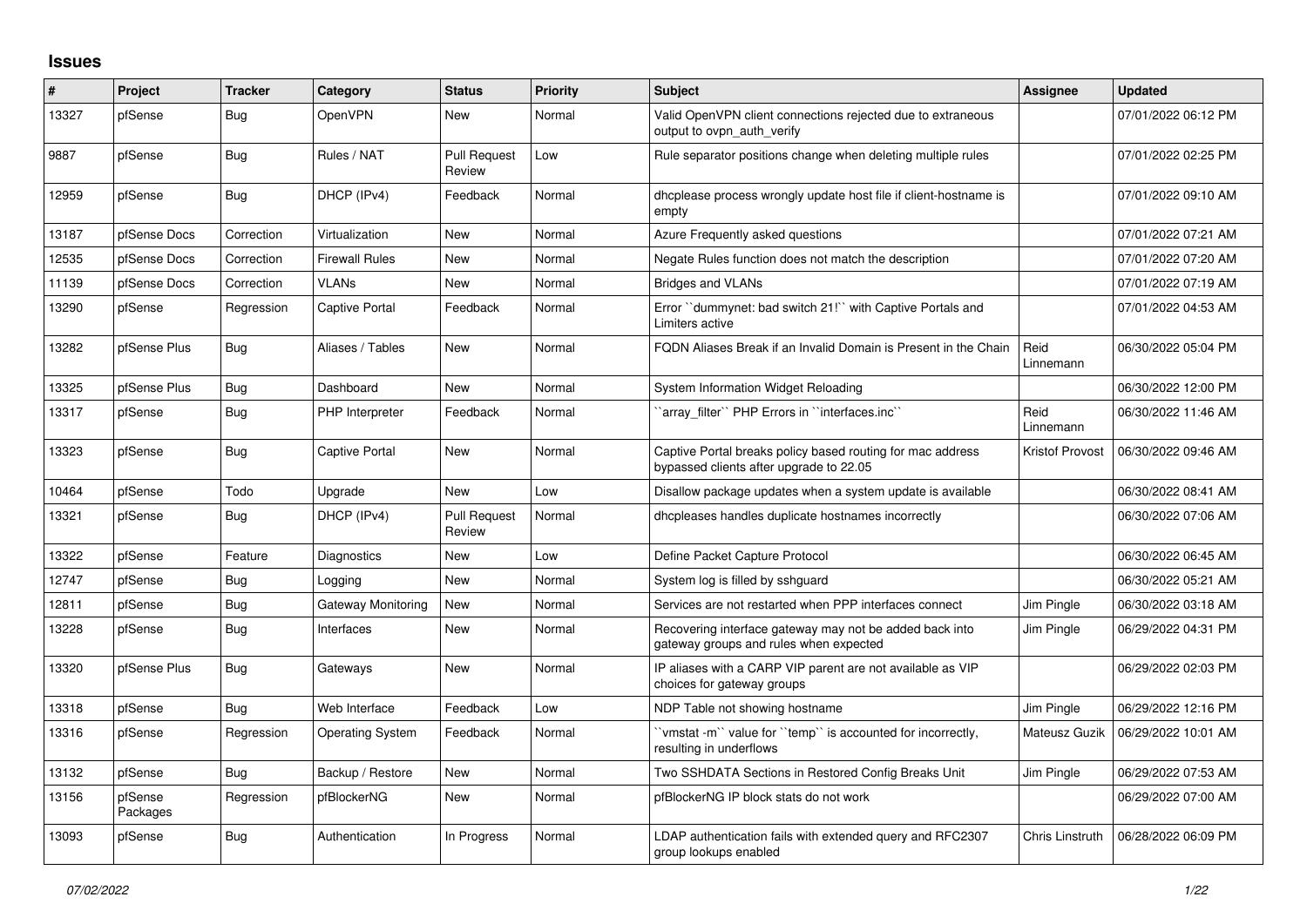| #     | Project             | <b>Tracker</b> | Category                        | <b>Status</b>                 | <b>Priority</b> | Subject                                                                                                                                        | <b>Assignee</b>                | <b>Updated</b>      |
|-------|---------------------|----------------|---------------------------------|-------------------------------|-----------------|------------------------------------------------------------------------------------------------------------------------------------------------|--------------------------------|---------------------|
| 13154 | pfSense<br>Packages | Bug            | pfBlockerNG                     | Confirmed                     | Normal          | pfBlocker causing excessive CPU load                                                                                                           |                                | 06/28/2022 01:14 PM |
| 13272 | pfSense             | Bug            | Captive Portal                  | <b>Pull Request</b><br>Review | Very Low        | Voucher CSV output has leading space before voucher code                                                                                       | Jim Pingle                     | 06/28/2022 12:01 PM |
| 13258 | pfSense             | <b>Bug</b>     | Console Menu                    | <b>Pull Request</b><br>Review | Low             | secret menu option 100                                                                                                                         | Jim Pingle                     | 06/28/2022 12:01 PM |
| 13307 | pfSense             | Bug            | PPP Interfaces                  | New                           | High            | PPP interface custom reset date/time Hour and Minute fields do<br>not properly handle "0" value                                                |                                | 06/28/2022 12:01 PM |
| 13295 | pfSense             | Bug            | <b>Gateway Monitoring</b>       | <b>Pull Request</b><br>Review | Normal          | Incorrect function parameters for "get dpinger status()" call in<br>`gwlb.inc                                                                  |                                | 06/28/2022 12:01 PM |
| 13310 | pfSense             | <b>Bug</b>     | Rules / NAT                     | Feedback                      | Normal          | Each line in the NPt destination IPv6 prefix list also contains the<br>network of the previous line when multiple choices are present          | Jim Pingle                     | 06/28/2022 12:01 PM |
| 13298 | pfSense             | Bug            | Dynamic DNS                     | <b>Pull Request</b><br>Review | Normal          | Dynv6 does not check response code when updating                                                                                               | <b>Tiago Beling</b><br>d'Avila | 06/28/2022 12:01 PM |
| 13303 | pfSense             | Bug            | Dynamic DNS                     | <b>Pull Request</b><br>Review | Normal          | DynDNS - DNSExit no longer working                                                                                                             | Koen Zomers                    | 06/28/2022 12:01 PM |
| 13289 | pfSense             | <b>Bug</b>     | Backup / Restore                | New                           | Low             | Attempting to restore a 0 byte "config.xml" prints an error that<br>the file cannot be read                                                    |                                | 06/28/2022 12:01 PM |
| 13304 | pfSense             | Feature        | <b>Traffic Shaper</b><br>(ALTQ) | <b>Pull Request</b><br>Review | Normal          | Add Broadcom Netextreme II (bxe) to the altg capable check                                                                                     |                                | 06/28/2022 12:01 PM |
| 13253 | pfSense             | Bug            | DHCP (IPv6)                     | New                           | Normal          | 'dhcp6c' is not restarted when applying settings when multiple<br>WANs are configured for DHCP6                                                |                                | 06/28/2022 12:01 PM |
| 13240 | pfSense             | Bug            | Rules / NAT                     | <b>New</b>                    | Normal          | User is forced to pick an NPt destination IPv6 prefix length even<br>when choosing a drop-down entry which contains a defined prefix<br>length | Jim Pingle                     | 06/28/2022 12:01 PM |
| 13245 | pfSense             | Feature        | Aliases / Tables                | <b>Pull Request</b><br>Review | Normal          | Type column on Alias lists                                                                                                                     | Jim Pingle                     | 06/28/2022 12:01 PM |
| 13243 | pfSense             | Bug            | <b>OpenVPN</b>                  | <b>Pull Request</b><br>Review | Normal          | OpenVPN status for multi-user VPN shows info icon to display<br>RADIUS rules when there are none to display                                    | Marcos<br>Mendoza              | 06/28/2022 12:01 PM |
| 13254 | pfSense             | <b>Bug</b>     | <b>DNS Resolver</b>             | <b>New</b>                    | Normal          | DNS resolver does not update "unbound.conf" file during link<br>down events                                                                    |                                | 06/28/2022 12:01 PM |
| 13250 | pfSense             | Todo           | DHCP (IPv4)                     | <b>New</b>                    | Very Low        | Clean up DHCP Server option language                                                                                                           | Jim Pingle                     | 06/28/2022 12:01 PM |
| 13124 | pfSense             | Feature        | Web Interface                   | <b>Pull Request</b><br>Review | Normal          | Option to wait for interface selection before displaying firewall<br>rules                                                                     |                                | 06/28/2022 12:01 PM |
| 13076 | pfSense             | <b>Bug</b>     | Gateway Monitoring              | New                           | Normal          | Marking a gateway as down does not affect IPsec entries using<br>gateway groups                                                                |                                | 06/28/2022 12:01 PM |
| 13218 | pfSense             | <b>Bug</b>     | Interfaces                      | <b>Pull Request</b><br>Review | Normal          | GIF-based interface MTU is assigned to parent interface on boot<br>when parent interface is a LAGG                                             | Viktor Gurov                   | 06/28/2022 12:01 PM |
| 13102 | pfSense             | <b>Bug</b>     | <b>IPsec</b>                    | New                           | Normal          | Deleting an IPSec tunnel doesn't destroy the SA (SADs/SPDs),<br>causes crash in status_ipsec.php                                               | Viktor Gurov                   | 06/28/2022 12:01 PM |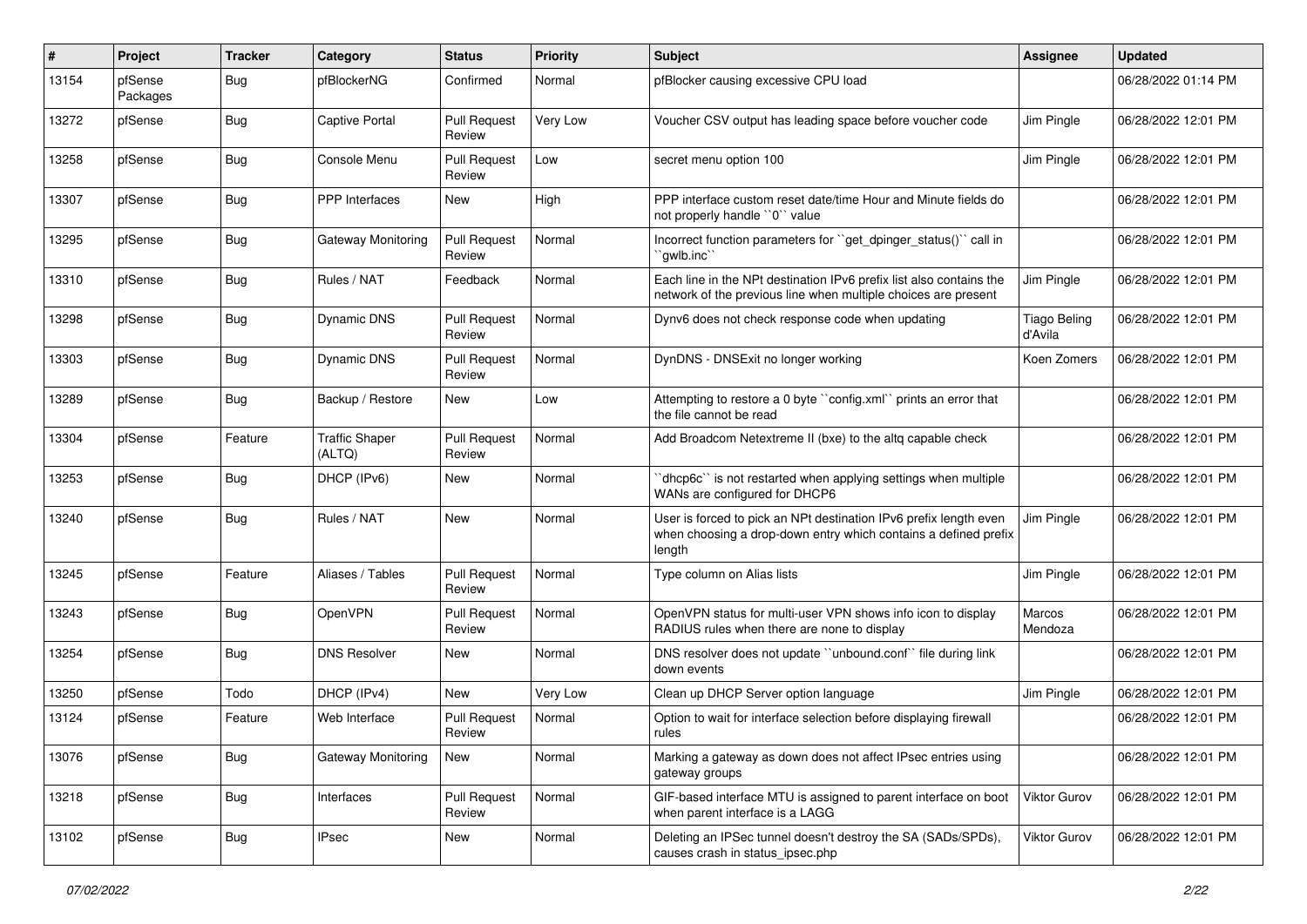| ∦     | Project | <b>Tracker</b> | Category                    | <b>Status</b>                 | <b>Priority</b> | Subject                                                                                                          | <b>Assignee</b>     | <b>Updated</b>      |
|-------|---------|----------------|-----------------------------|-------------------------------|-----------------|------------------------------------------------------------------------------------------------------------------|---------------------|---------------------|
| 13225 | pfSense | Bug            | Interfaces                  | New                           | Normal          | Bridges with QinQ interfaces not properly set up at boot                                                         | <b>Viktor Gurov</b> | 06/28/2022 12:01 PM |
| 12960 | pfSense | <b>Bug</b>     | Installer                   | <b>New</b>                    | Normal          | VGA installer image defaults to serial console, serial console is<br>default in GUI settings                     |                     | 06/28/2022 12:01 PM |
| 12768 | pfSense | Feature        | Upgrade                     | <b>New</b>                    | Normal          | pfSense-repo: Make sure default config file exists                                                               |                     | 06/28/2022 12:01 PM |
| 12920 | pfSense | <b>Bug</b>     | Gateway Monitoring          | <b>Pull Request</b><br>Review | Normal          | Gateway behavior differs when the gateway does not exist in<br>config.xml                                        | <b>Viktor Gurov</b> | 06/28/2022 12:01 PM |
| 12673 | pfSense | <b>Bug</b>     | Dashboard                   | <b>Pull Request</b><br>Review | Normal          | Firewall Logs Widget fails to update at intervals below 5 seconds.                                               | <b>Viktor Gurov</b> | 06/28/2022 12:01 PM |
| 12782 | pfSense | Todo           | Build / Release             | <b>New</b>                    | Normal          | Disable compatibility flag                                                                                       | <b>Brad Davis</b>   | 06/28/2022 12:01 PM |
| 12947 | pfSense | <b>Bug</b>     | DHCP (IPv6)                 | <b>Pull Request</b><br>Review | Normal          | DHCP6 client does not take any action if the interface IPv6<br>address changes during renewal                    |                     | 06/28/2022 12:01 PM |
| 12942 | pfSense | <b>Bug</b>     | Gateways                    | <b>New</b>                    | Normal          | Code to kill states for old gateway when reconnecting an<br>interface is incorrect                               | Jim Pingle          | 06/28/2022 12:01 PM |
| 12757 | pfSense | Bug            | <b>Diagnostics</b>          | <b>Pull Request</b><br>Review | Very Low        | Clean up /etc/inc/filter.inc use of pfctl -F                                                                     |                     | 06/28/2022 12:01 PM |
| 13014 | pfSense | Bug            | <b>IPsec</b>                | <b>New</b>                    | Normal          | Charon.vici can get in a bad state                                                                               | Mateusz Guzik       | 06/28/2022 12:01 PM |
| 12737 | pfSense | Bug            | Certificates                | New                           | Normal          | CApath is not defined by default in curl                                                                         |                     | 06/28/2022 12:01 PM |
| 12645 | pfSense | <b>Bug</b>     | <b>IPsec</b>                | New                           | Normal          | `filterdns`` does not monitor remote IPsec gateways for IPv6<br>address changes                                  | <b>Viktor Gurov</b> | 06/28/2022 12:01 PM |
| 12464 | pfSense | <b>Bug</b>     | Logging                     | <b>Pull Request</b><br>Review | Normal          | Syslog Auth messages are sent as Emergency Level                                                                 |                     | 06/28/2022 12:01 PM |
| 12549 | pfSense | Regression     | <b>IPsec</b>                | New                           | Normal          | Per-user Mobile IPsec settings are not applied to connecting<br>mobile clients                                   | Jim Pingle          | 06/28/2022 12:01 PM |
| 12335 | pfSense | Bug            | <b>IPsec</b>                | <b>New</b>                    | Normal          | IPsec DNS inefficiency                                                                                           | Jim Pingle          | 06/28/2022 12:01 PM |
| 12431 | pfSense | Todo           | Web Interface               | <b>Pull Request</b><br>Review | Normal          | GUI pages should use "POST" for AJAX calls, not "GET"                                                            | <b>Viktor Gurov</b> | 06/28/2022 12:01 PM |
| 12225 | pfSense | <b>Bug</b>     | Authentication              | <b>Pull Request</b><br>Review | Normal          | Group membership field is not needed for remote groups                                                           | Viktor Gurov        | 06/28/2022 12:01 PM |
| 12385 | pfSense | <b>Bug</b>     | <b>Virtual IP Addresses</b> | <b>Pull Request</b><br>Review | Normal          | deleteVIP() does not check 1:1 NAT and Outbound NAT rules                                                        | Viktor Gurov        | 06/28/2022 12:01 PM |
| 12632 | pfSense | <b>Bug</b>     | Gateways                    | New                           | High            | Assigning a /30 WAN IP address at the console does not save<br>the gateway correctly                             |                     | 06/28/2022 12:01 PM |
| 12612 | pfSense | <b>Bug</b>     | <b>DNS Resolver</b>         | New                           | Normal          | DNS Resolver is restarted during every "rc.newwanip" event                                                       |                     | 06/28/2022 12:01 PM |
| 7996  | pfSense | <b>Bug</b>     | Web Interface               | <b>Pull Request</b><br>Review | Very Low        | Unnecessary link tag in login page                                                                               | Marcos<br>Mendoza   | 06/28/2022 12:01 PM |
| 11296 | pfSense | Bug            | Routing                     | New                           | Normal          | Static route targets may still reachable via default route when the<br>gateway they should route through is down | Viktor Gurov        | 06/28/2022 12:01 PM |
| 11545 | pfSense | Regression     | Interfaces                  | Feedback                      | Normal          | Primary interface address is not always used when VIPs are<br>present                                            | Reid<br>Linnemann   | 06/28/2022 12:01 PM |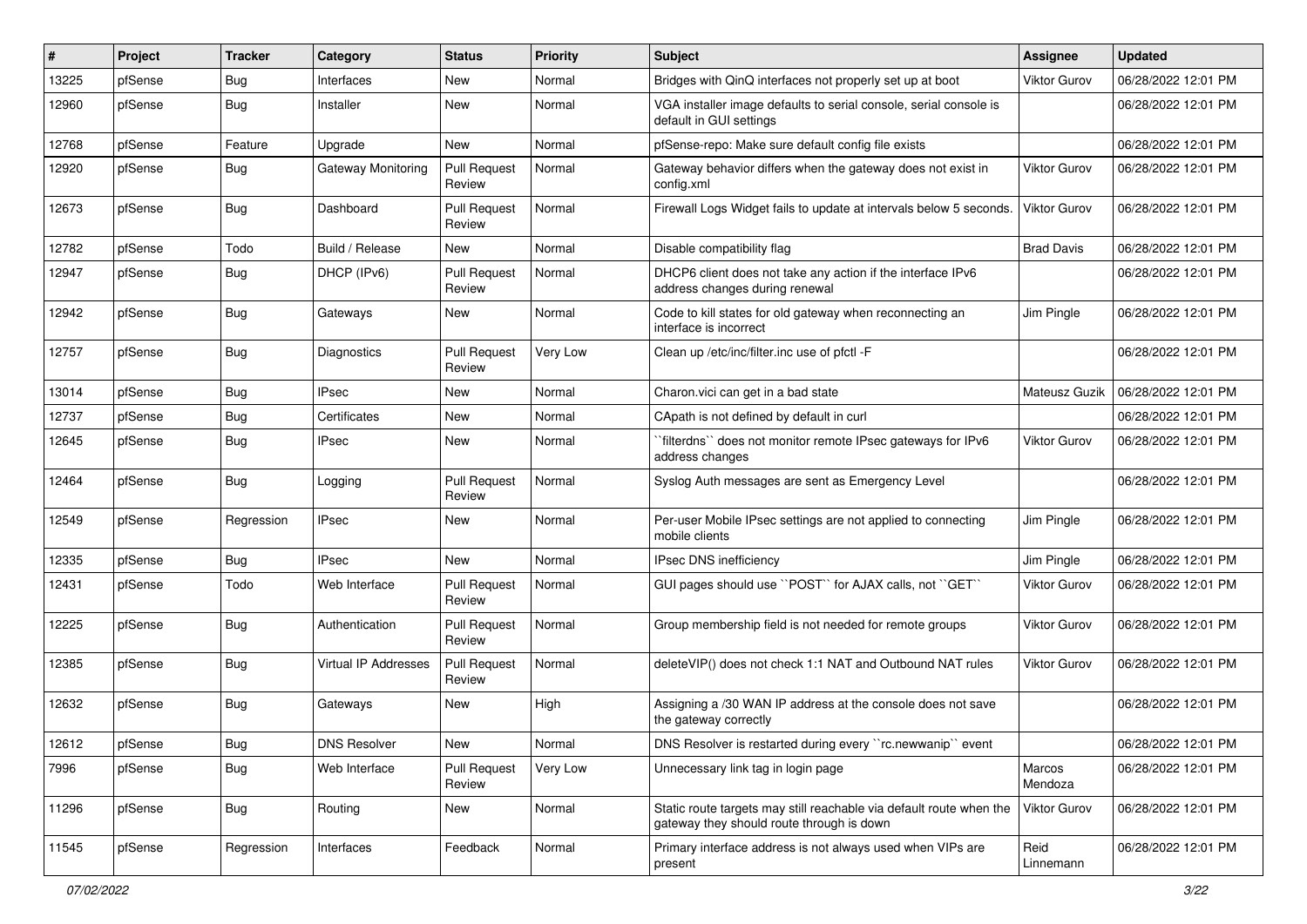| #     | <b>Project</b>      | <b>Tracker</b> | Category                | <b>Status</b>                 | Priority | <b>Subject</b>                                                                                                                                 | <b>Assignee</b>     | <b>Updated</b>      |
|-------|---------------------|----------------|-------------------------|-------------------------------|----------|------------------------------------------------------------------------------------------------------------------------------------------------|---------------------|---------------------|
| 11539 | pfSense             | Bug            | <b>IPsec</b>            | Feedback                      | Normal   | Mobile IPsec "split include" value of 0.0.0.0/0 causes some<br>clients to fail                                                                 | Jim Pingle          | 06/28/2022 12:01 PM |
| 11877 | pfSense             | Bug            | Web Interface           | <b>Pull Request</b><br>Review | Very Low | Labels and description dissapear in firewall schedule edit.php                                                                                 | <b>Viktor Gurov</b> | 06/28/2022 12:01 PM |
| 11091 | pfSense             | <b>Bug</b>     | Interfaces              | <b>New</b>                    | Normal   | Interfaces set as disabled in the configuration have an UP status<br>in the operating system at boot                                           | <b>Viktor Gurov</b> | 06/28/2022 12:01 PM |
| 12079 | pfSense             | Bug            | <b>IGMP Proxy</b>       | <b>New</b>                    | Normal   | IGMPProxy: kernel panic, Sleeping thread owns a non-sleepable<br>lock                                                                          | Mateusz Guzik       | 06/28/2022 12:01 PM |
| 11570 | pfSense             | Regression     | Gateways                | <b>Pull Request</b><br>Review | Normal   | Gateway monitoring services is not always restarted on interface<br>events, which may prevent a WAN from recovering back to an<br>online state | <b>Viktor Gurov</b> | 06/28/2022 12:01 PM |
| 3132  | pfSense             | <b>Bug</b>     | Gateway Monitoring      | In Progress                   | Normal   | Gateway events for IPv6 affect IPv4 services and vice versa                                                                                    | <b>Viktor Gurov</b> | 06/28/2022 12:01 PM |
| 1831  | pfSense             | Feature        | Captive Portal          | <b>New</b>                    | Normal   | Captive portal IPv6 support                                                                                                                    | Reid<br>Linnemann   | 06/28/2022 12:01 PM |
| 13311 | pfSense Docs        | New Content    | Troubleshooting         | New                           | High     | Add troubleshooting tips for ZFS boot issues                                                                                                   |                     | 06/28/2022 11:04 AM |
| 13306 | pfSense<br>Packages | Todo           | <b>Nut</b>              | <b>New</b>                    | Normal   | Update NUT to version 2.8.0 to match FreeBSD Packages                                                                                          | Denny Page          | 06/27/2022 10:45 AM |
| 13305 | pfSense             | Feature        | Certificates            | New                           | Normal   | Certificate Revocation page should show expiration date                                                                                        |                     | 06/27/2022 10:26 AM |
| 12770 | pfSense Docs        | Todo           | <b>Firewall Rules</b>   | <b>Pull Request</b><br>Review | Normal   | Feedback on Firewall - Configuring firewall rules                                                                                              |                     | 06/27/2022 07:42 AM |
| 11626 | pfSense Plus        | Bug            | Authentication          | New                           | Normal   | Google LDAP connection failed due to lack of SNI for TLS 1.3                                                                                   | Luiz Souza          | 06/27/2022 07:23 AM |
| 12466 | pfSense             | Feature        | <b>OpenVPN</b>          | <b>New</b>                    | Very Low | Option to Disable Renegotiation timer in OpenVPN Server                                                                                        |                     | 06/27/2022 07:22 AM |
| 13270 | pfSense Docs        | New Content    | OpenVPN                 | <b>Pull Request</b><br>Review | Normal   | OpenVPN client gateway is incorrect when the server does not<br>push routes                                                                    | Marcos<br>Mendoza   | 06/26/2022 12:54 PM |
| 8207  | pfSense             | <b>Bug</b>     | <b>Operating System</b> | New                           | Normal   | 2.4 cannot boot as a Xen VM with more than 7 NICs                                                                                              |                     | 06/25/2022 05:42 PM |
| 9626  | pfSense             | Bug            | Web Interface           | <b>New</b>                    | Normal   | When deny write permission is assigned to a user, there is no<br>error feedback if the user tries to write something                           |                     | 06/25/2022 05:41 PM |
| 12546 | pfSense Plus        | Feature        | Authentication          | New                           | Normal   | Add 2FA Support to pfSense Plus Local Database Authentication                                                                                  |                     | 06/25/2022 05:30 PM |
| 13003 | pfSense             | Bug            | Hardware / Drivers      | New                           | Normal   | Malicious Driver Detection event on ixl driver                                                                                                 |                     | 06/25/2022 05:00 PM |
| 11572 | pfSense<br>Packages | Bug            | pfBlockerNG             | <b>New</b>                    | High     | Auto created firewall rules have IPv4 as protocol only - even for<br>IPv6 lists.                                                               |                     | 06/25/2022 10:59 AM |
| 13296 | pfSense             | Feature        | DHCP (IPv6)             | <b>New</b>                    | Normal   | Add support for DHCP6 OPTION PD EXCLUDE (RFC 6603)                                                                                             |                     | 06/24/2022 10:10 PM |
| 13297 | pfSense             | Feature        | Routing                 | <b>New</b>                    | Normal   | Support for Gateway Groups as Static Route destinations                                                                                        |                     | 06/24/2022 07:41 AM |
| 8454  | pfSense<br>Packages | <b>Bug</b>     | arpwatch                | <b>New</b>                    | Very Low | Arpwatch package break email notifications from other sources                                                                                  |                     | 06/23/2022 07:49 PM |
| 13294 | pfSense             | Feature        | Gateways                | New                           | Low      | Change gateway name                                                                                                                            |                     | 06/22/2022 06:07 PM |
| 13293 | pfSense             | Feature        | OpenVPN                 | <b>New</b>                    | Normal   | Option to set auth-gen-token in OpenVPN GUI                                                                                                    |                     | 06/21/2022 02:35 PM |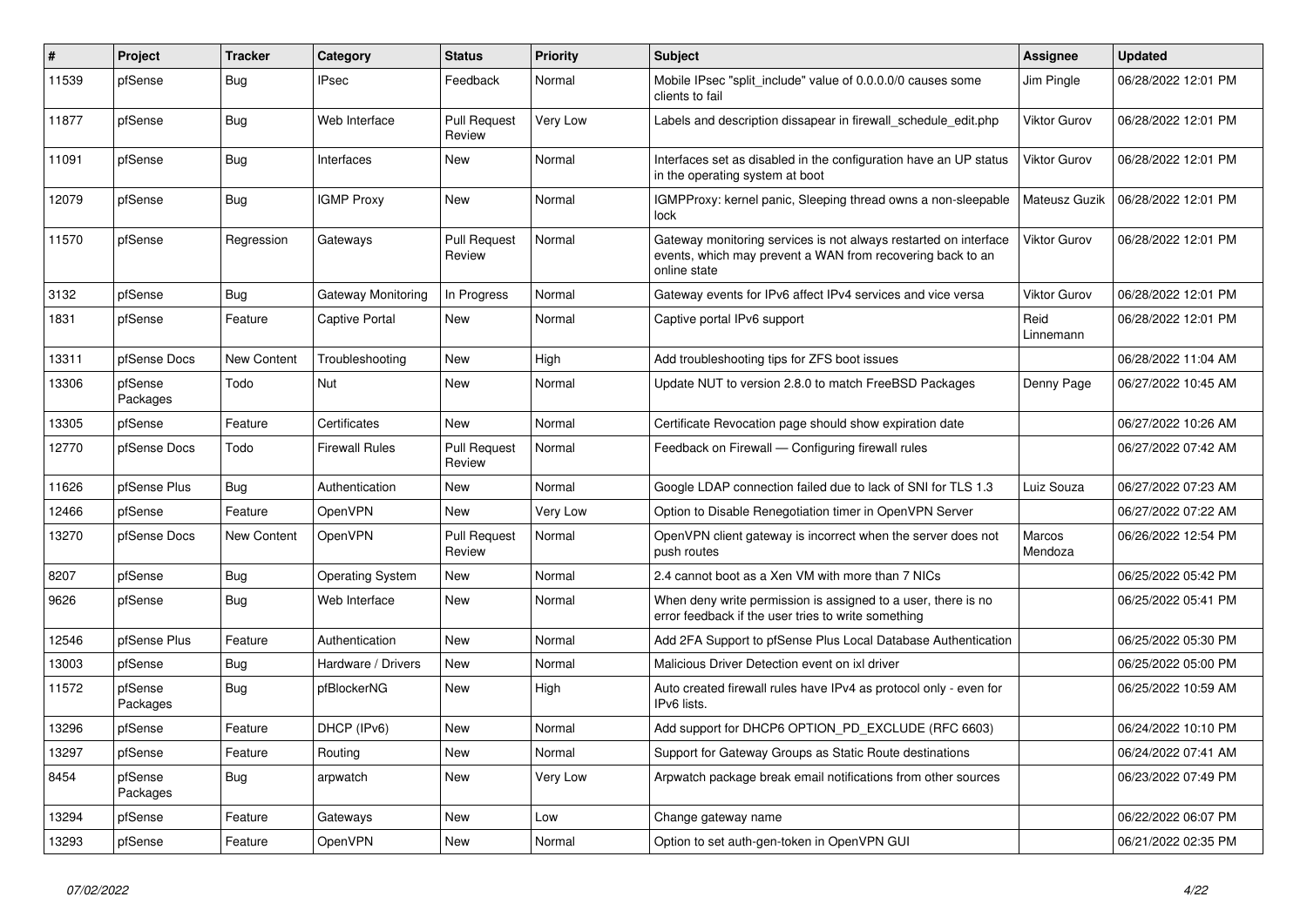| ∦     | Project             | <b>Tracker</b> | Category                 | <b>Status</b>    | <b>Priority</b> | <b>Subject</b>                                                                                           | Assignee            | <b>Updated</b>      |
|-------|---------------------|----------------|--------------------------|------------------|-----------------|----------------------------------------------------------------------------------------------------------|---------------------|---------------------|
| 13292 | pfSense<br>Packages | Feature        | <b>ACME</b>              | New              | Normal          | Separator                                                                                                |                     | 06/21/2022 12:06 PM |
| 13291 | pfSense Docs        | Todo           | Configuration            | New              | Low             | Notification documentation                                                                               |                     | 06/21/2022 10:22 AM |
| 10352 | pfSense             | <b>Bug</b>     | Authentication           | New              | Very Low        | RADIUS authentication fails with MSCHAPv1 or MSCHAPv2<br>when passwords contain international characters |                     | 06/20/2022 04:04 PM |
| 13288 | pfSense             | Bug            | Configuration<br>Backend | <b>New</b>       | Normal          | Encode FreeRADIUS Custom Options                                                                         |                     | 06/20/2022 10:36 AM |
| 13287 | pfSense             | Feature        | Configuration<br>Backend | <b>New</b>       | Normal          | Encode OpenVPN Custom Options                                                                            |                     | 06/20/2022 10:33 AM |
| 5413  | pfSense             | <b>Bug</b>     | <b>DNS Resolver</b>      | Confirmed        | High            | Incorrect Handling of Unbound Resolver [service restarts, cache<br>loss, DNS service interruption]       |                     | 06/19/2022 11:11 PM |
| 12982 | pfSense<br>Packages | <b>Bug</b>     | FreeRADIUS               | <b>New</b>       | Normal          | FreeRadius RadReply table entries missing from pf                                                        |                     | 06/19/2022 05:38 PM |
| 13284 | pfSense<br>Packages | Feature        | FreeRADIUS               | New              | Normal          | Option to define "Issuer" in OPT configuration.                                                          | Jakob<br>Nordgarden | 06/19/2022 12:10 PM |
| 13280 | pfSense             | <b>Bug</b>     | Unknown                  | New              | Normal          | Entries duplicated in /boot/loader.conf                                                                  |                     | 06/19/2022 11:11 AM |
| 9296  | pfSense             | <b>Bug</b>     | Aliases / Tables         | Confirmed        | Low             | Alias content is sometimes incomplete when mixing FQDN and<br>IP address                                 | Reid<br>Linnemann   | 06/18/2022 03:12 PM |
| 13279 | pfSense             | <b>Bug</b>     | Interfaces               | <b>New</b>       | Normal          | DHCP config override affects Gateway installation.                                                       |                     | 06/17/2022 07:25 AM |
| 13167 | pfSense             | <b>Bug</b>     | Dynamic DNS              | <b>New</b>       | Normal          | phpDynDNS: DigitalOcean ddns update fails (bad request, invalid<br>character '-' in request_id)          |                     | 06/16/2022 09:30 PM |
| 13277 | pfSense             | <b>Bug</b>     | <b>IGMP Proxy</b>        | New              | Normal          | IGMP Proxy webConfigurator Page Always Produces Error                                                    |                     | 06/16/2022 07:50 PM |
| 13276 | pfSense             | <b>Bug</b>     | <b>IGMP Proxy</b>        | New              | Normal          | IGMP Proxy Error Message for Logging Links to System Log<br>Instead of Routing Log                       |                     | 06/16/2022 07:48 PM |
| 13211 | pfSense Docs        | New Content    | OpenVPN                  | Feedback         | Normal          | OpenVPN DCO Documentation                                                                                | Jim Pingle          | 06/15/2022 10:42 AM |
| 13273 | pfSense             | <b>Bug</b>     | DHCP (IPv4)              | New              | Normal          | dhclient can use conflicting recorded leases                                                             |                     | 06/14/2022 11:07 AM |
| 13180 | pfSense<br>Packages | <b>Bug</b>     | pfBlockerNG              | <b>New</b>       | High            | High CPU Utilization with pfb_filterlsince PfBlockerNG update to<br>devel 3.1.0 4                        |                     | 06/14/2022 08:00 AM |
| 13268 | pfSense             | Todo           | Console Menu             | Ready To<br>Test | Normal          | columns don't align nicely in console with medium-long interface<br>names                                |                     | 06/12/2022 10:32 PM |
| 13267 | pfSense             | <b>Bug</b>     | OpenVPN                  | New              | Normal          | dpinger continues to run on OpenVPN gateway after OpenVPN<br>service is stopped.                         |                     | 06/12/2022 02:49 PM |
| 13074 | pfSense Plus        | <b>Bug</b>     | Cryptographic<br>Modules | New              | Normal          | AES-GCM with SafeXcel on Netgate 2100 causes MBUF<br>overload                                            |                     | 06/12/2022 11:14 AM |
| 13252 | pfSense             | <b>Bug</b>     | Upgrade                  | New              | Normal          | reduce frequency of php-fpm socket connection attempts from<br>check_reload_status                       |                     | 06/12/2022 11:11 AM |
| 13206 | pfSense Plus        | <b>Bug</b>     | Hardware / Drivers       | New              | Normal          | SG-3100 LED GPIO hangs                                                                                   |                     | 06/11/2022 07:01 PM |
| 13256 | pfSense             | Feature        | DHCP (IPv4)              | New              | Normal          | Better handling of duplicate IPs in static DHCP assignments                                              |                     | 06/11/2022 04:51 PM |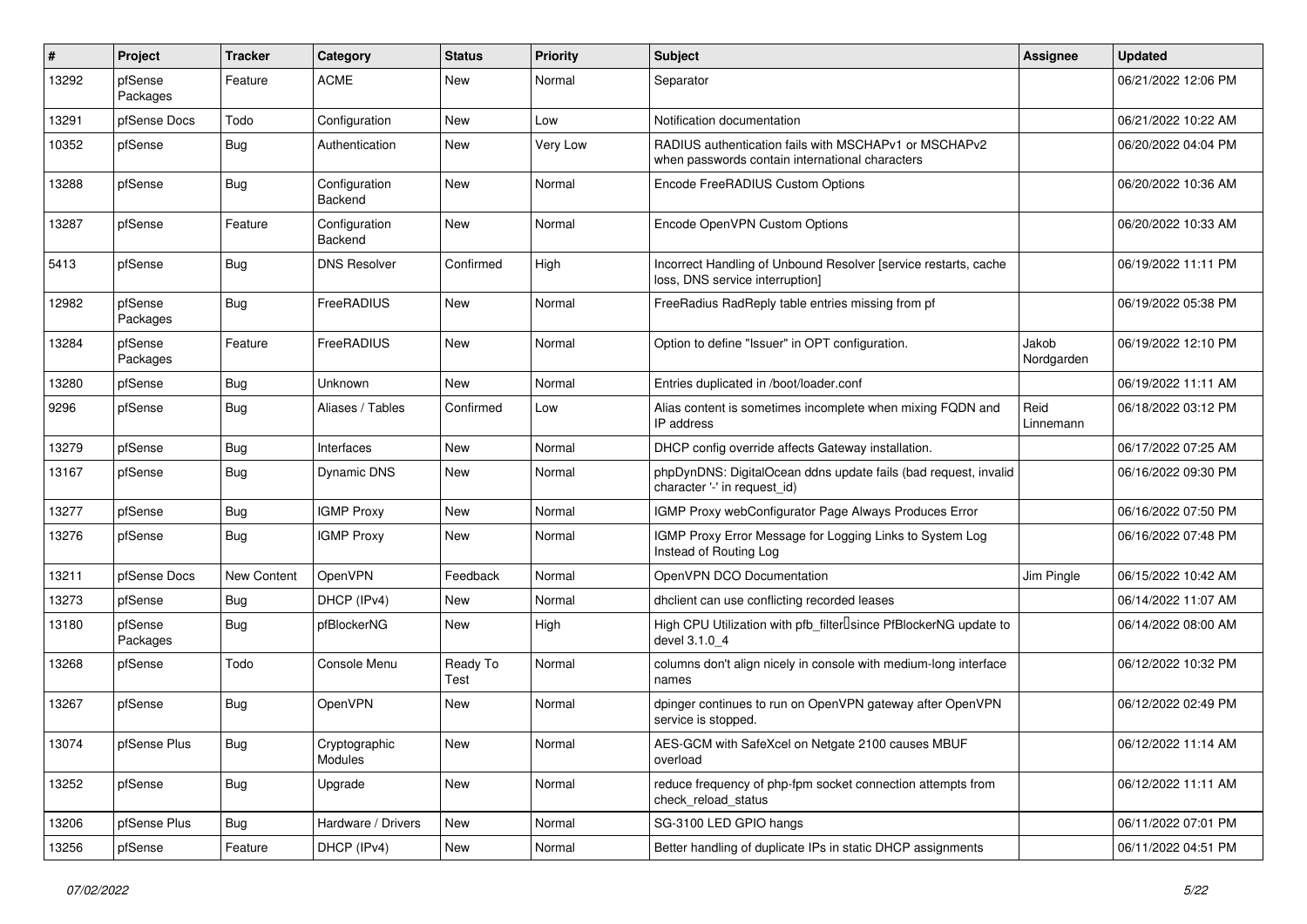| #     | Project             | <b>Tracker</b> | Category                        | <b>Status</b> | <b>Priority</b> | Subject                                                                                          | <b>Assignee</b>       | <b>Updated</b>      |
|-------|---------------------|----------------|---------------------------------|---------------|-----------------|--------------------------------------------------------------------------------------------------|-----------------------|---------------------|
| 13264 | pfSense             | Feature        | IPsec                           | New           | Normal          | IPSec Phase2 select multiple PFS key groups                                                      |                       | 06/10/2022 04:29 PM |
| 13263 | pfSense             | Bug            | DHCP (IPv4)                     | New           | Low             | Deleting a static DHCP entry when the related IP is not in the arp<br>table spams the log        |                       | 06/10/2022 11:18 AM |
| 10446 | pfSense             | Feature        | Rules / NAT                     | <b>New</b>    | Very Low        | VIP address is not shown in firewall rules                                                       |                       | 06/09/2022 02:07 PM |
| 13260 | pfSense             | Feature        | Authentication                  | <b>New</b>    | Normal          | Add support for OpenVPN static-challenge                                                         |                       | 06/09/2022 02:04 PM |
| 13255 | pfSense<br>Packages | Todo           | OpenVPN Client<br>Export        | New           | Normal          | Set PKCS#12 algorithm when exporting OpenVPN ZIP or<br>Windows bundles                           | Jim Pingle            | 06/08/2022 10:37 AM |
| 13088 | pfSense             | <b>Bug</b>     | OpenVPN                         | <b>New</b>    | Normal          | OpenVPN Client Overrides: properly hide/show form fields                                         | Jim Pingle            | 06/08/2022 09:15 AM |
| 10436 | pfSense<br>Packages | Bug            | softflowd                       | New           | Normal          | softflowd no longer sends flow data after upgrade (v0.9.9_1 -><br>v1.0.0                         |                       | 06/07/2022 12:25 AM |
| 12963 | pfSense<br>Packages | Feature        | Nmap                            | Feedback      | Normal          | Run nmap scans in the background                                                                 | Jim Pingle            | 06/06/2022 06:55 PM |
| 12878 | pfSense             | <b>Bug</b>     | <b>Traffic Shaper</b><br>(ALTQ) | Incomplete    | Normal          | Traffic shaping by interface, route queue bandwidth inbound, out<br>by a large factor.           |                       | 06/06/2022 07:03 AM |
| 13249 | pfSense             | <b>Bug</b>     | Console Menu                    | <b>New</b>    | Normal          | Running playback comands multiple times results in PHP error                                     |                       | 06/06/2022 07:02 AM |
| 13248 | pfSense             | Regression     | DHCP (IPv6)                     | <b>New</b>    | Normal          | IPv6 Router Advertisements runs when config.xml does not<br>contain an entry for the interface   |                       | 06/05/2022 07:44 PM |
| 13247 | pfSense<br>Packages | Bug            | open-vm-tools                   | <b>New</b>    | Low             | Open-VM-Tools service actions do not work                                                        |                       | 06/05/2022 07:09 PM |
| 13246 | pfSense<br>Packages | Feature        | iperf                           | <b>New</b>    | Normal          | iperf3 service controls do not work                                                              |                       | 06/05/2022 06:51 PM |
| 12974 | pfSense Plus        | <b>Bug</b>     | Installer                       | <b>New</b>    | Normal          | Typing anything into 1100/2100 recovery installer causes<br>process to stop                      |                       | 06/05/2022 04:10 PM |
| 12821 | pfSense             | Regression     | Hardware / Drivers              | Confirmed     | Normal          | Intel e1000 driver (em & igb) cannot pass VLAN0 tagged packets                                   |                       | 06/05/2022 08:23 AM |
| 13244 | pfSense             | Feature        | Web Interface                   | New           | Normal          | Add help text under Timezone settings in the GUI                                                 |                       | 06/03/2022 01:00 PM |
| 13242 | pfSense             | Feature        | <b>Gateway Monitoring</b>       | New           | Normal          | Enhancements to static route creation/deletion for dpinger<br>monitor IPs                        |                       | 06/03/2022 11:20 AM |
| 12095 | pfSense             | Bug            | Authentication                  | New           | Normal          | Memory leak in pcscd                                                                             |                       | 06/01/2022 01:01 PM |
| 13237 | pfSense             | <b>Bug</b>     | DHCP (IPv6)                     | <b>New</b>    | Normal          | dhcp6c script cannot be executed safely                                                          |                       | 06/01/2022 11:20 AM |
| 13236 | pfSense Docs        | Todo           | <b>Products</b>                 | <b>New</b>    | Normal          | Document link speed limitations with igc and ix on 6100/4100                                     |                       | 05/31/2022 05:53 PM |
| 13215 | pfSense             | <b>Bug</b>     | Captive Portal                  | Assigned      | Normal          | Allowed MAC/IP/Hostname traffic counts for authorized users                                      | Reid<br>Linnemann     | 05/31/2022 05:31 PM |
| 13233 | pfSense Plus        | <b>Bug</b>     | <b>OpenVPN</b>                  | Feedback      | Normal          | OpenVPN DCO connection fails with Auth Digest Algorithm set to<br><b>SHA512</b>                  |                       | 05/31/2022 03:39 PM |
| 12756 | pfSense Docs        | Todo           | WireGuard                       | New           | Normal          | Feedback on pfSense Configuration Recipes - WireGuard<br>Remote Access VPN Configuration Example | Christian<br>McDonald | 05/31/2022 11:42 AM |
| 13205 | pfSense Docs        | New Content    | Backup / Restore                | Feedback      | Normal          | ZFS Boot Environment documentation                                                               | Christian<br>McDonald | 05/31/2022 10:55 AM |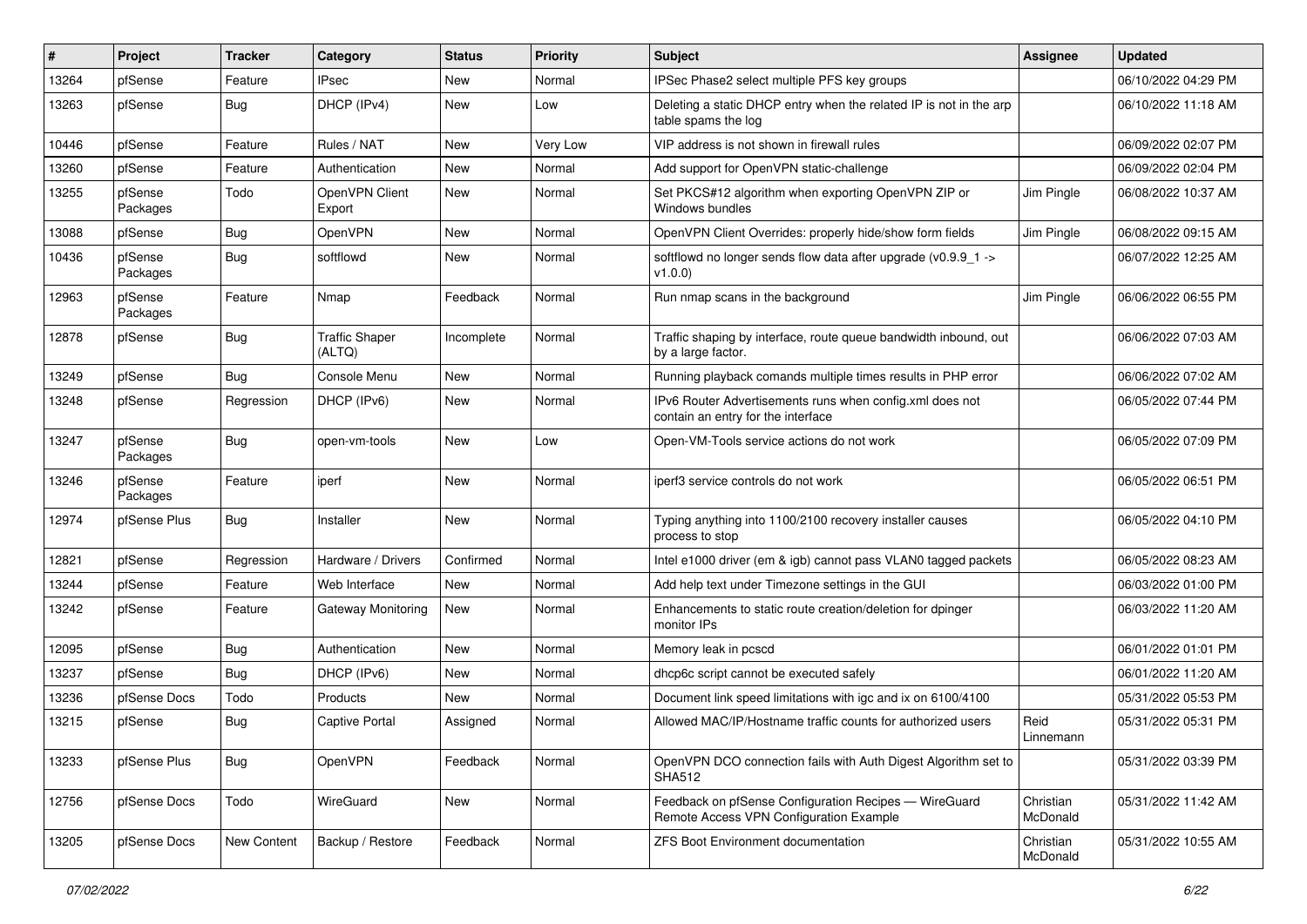| $\pmb{\#}$ | Project             | <b>Tracker</b>     | Category               | <b>Status</b>                 | <b>Priority</b> | <b>Subject</b>                                                                                               | Assignee            | <b>Updated</b>      |
|------------|---------------------|--------------------|------------------------|-------------------------------|-----------------|--------------------------------------------------------------------------------------------------------------|---------------------|---------------------|
| 10818      | pfSense<br>Packages | Feature            | New Package<br>Request | New                           | Normal          | <b>UDP Broadcast Relay</b>                                                                                   |                     | 05/31/2022 02:13 AM |
| 10242      | pfSense<br>Packages | Feature            | New Package<br>Request | <b>New</b>                    | Normal          | E2guardian Web filtering package                                                                             | <b>Viktor Gurov</b> | 05/30/2022 10:40 AM |
| 13226      | pfSense             | <b>Bug</b>         | <b>Captive Portal</b>  | Confirmed                     | Normal          | Captive Portal doesn't disconnect established OpenVPN link                                                   | Reid<br>Linnemann   | 05/30/2022 10:38 AM |
| 12534      | pfSense Plus        | Feature            | Hardware / Drivers     | <b>New</b>                    | Normal          | Generate a ISO Image for Remote Restore of pfSense Plus on<br>the XG-1537 and 1541 units with IPMI           |                     | 05/30/2022 10:28 AM |
| 12877      | pfSense             | <b>Bug</b>         | <b>Dynamic DNS</b>     | Feedback                      | Normal          | Cloudflare DynDNS fails to update more than two addresses                                                    |                     | 05/29/2022 06:56 PM |
| 8173       | pfSense             | Feature            | Interfaces             | <b>New</b>                    | Normal          | dhcp6c - RAW Options                                                                                         |                     | 05/29/2022 05:34 PM |
| 12875      | pfSense             | <b>Bug</b>         | Package System         | New                           | Normal          | Import zabbix-agent6 and zabbix-proxy6 from FreeBSD Ports                                                    |                     | 05/28/2022 06:50 PM |
| 12658      | pfSense<br>Packages | Feature            | darkstat               | New                           | Normal          | Adding prometheus metrics to darkstat                                                                        |                     | 05/27/2022 09:44 PM |
| 13229      | pfSense Docs        | Todo               | <b>Captive Portal</b>  | Feedback                      | Normal          | Update documentation for IPFW to PF transition for Limiters and<br><b>Captive Portal</b>                     | Jim Pingle          | 05/27/2022 03:04 PM |
| 13223      | pfSense Docs        | <b>New Content</b> | Routing / Gateways     | Feedback                      | Normal          | Document new gateway state killing behavior                                                                  | Jim Pingle          | 05/27/2022 01:59 PM |
| 13227      | pfSense             | Feature            | <b>IPsec</b>           | <b>New</b>                    | High            | Enable IPSec Virtual IP Pool assignment by Radius for Mobile<br>Users - SIMPLE FIX                           |                     | 05/27/2022 10:15 AM |
| 13224      | pfSense             | Bug                | Notifications          | New                           | Normal          | Email notification flood when UPS (NUT) and WAN send<br>notifications                                        |                     | 05/27/2022 01:58 AM |
| 13222      | pfSense             | Bug                | UPnP/NAT-PMP           | <b>New</b>                    | Normal          | CARP IP does not listen for NAT-PMP packets                                                                  |                     | 05/26/2022 02:28 PM |
| 13220      | pfSense             | Feature            | <b>Captive Portal</b>  | <b>New</b>                    | Very Low        | Voucher per-roll bandwidth restrictions and traffic quotas                                                   |                     | 05/26/2022 08:16 AM |
| 13219      | pfSense             | Feature            | <b>Captive Portal</b>  | <b>New</b>                    | Very Low        | Enable/Disable single voucher roll                                                                           |                     | 05/26/2022 08:14 AM |
| 13217      | pfSense             | Bug                | DHCP (IPv4)            | New                           | Normal          | dholient using default pid file location which does not exist                                                | Viktor Gurov        | 05/26/2022 08:09 AM |
| 13214      | pfSense<br>Packages | <b>Bug</b>         | node_exporter          | <b>Pull Request</b><br>Review | Normal-package  | AttributeError: 'NoneType' object has no attribute 'text'                                                    | lan Grindley        | 05/25/2022 08:20 AM |
| 9536       | pfSense             | Feature            | DHCP (IPv6)            | New                           | Normal          | Support dynamic prefix in DHCPv6 Server                                                                      |                     | 05/25/2022 04:27 AM |
| 13209      | pfSense<br>Packages | Bug                | pfBlockerNG            | <b>New</b>                    | Low             | Parsing Filter log by pfBlockerNG creates IP Block log with<br>Source/Destination mixed up or wrong Direcion | <b>Viktor Gurov</b> | 05/25/2022 03:50 AM |
| 12796      | pfSense             | <b>Bug</b>         | Upgrade                | Confirmed                     | Normal          | 2.5.2 -> 2.6.0 upgrade segfaults if certain packages are installed.                                          |                     | 05/24/2022 07:43 AM |
| 13207      | pfSense<br>Packages | Feature            | pfBlockerNG            | <b>New</b>                    | Normal          | The feed column on the Alerts page is confusing                                                              |                     | 05/24/2022 04:56 AM |
| 13202      | pfSense<br>Packages | <b>Bug</b>         | pfBlockerNG            | New                           | Normal          | Missing Protocols on IP Feed Groups Advanced<br>Inbound/Outbound Firewall Rule settings                      |                     | 05/23/2022 08:58 AM |
| 13201      | pfSense<br>Packages | Feature            | pfBlockerNG            | <b>New</b>                    | Normal          | Add FireHol Security IP Feeds                                                                                |                     | 05/23/2022 06:34 AM |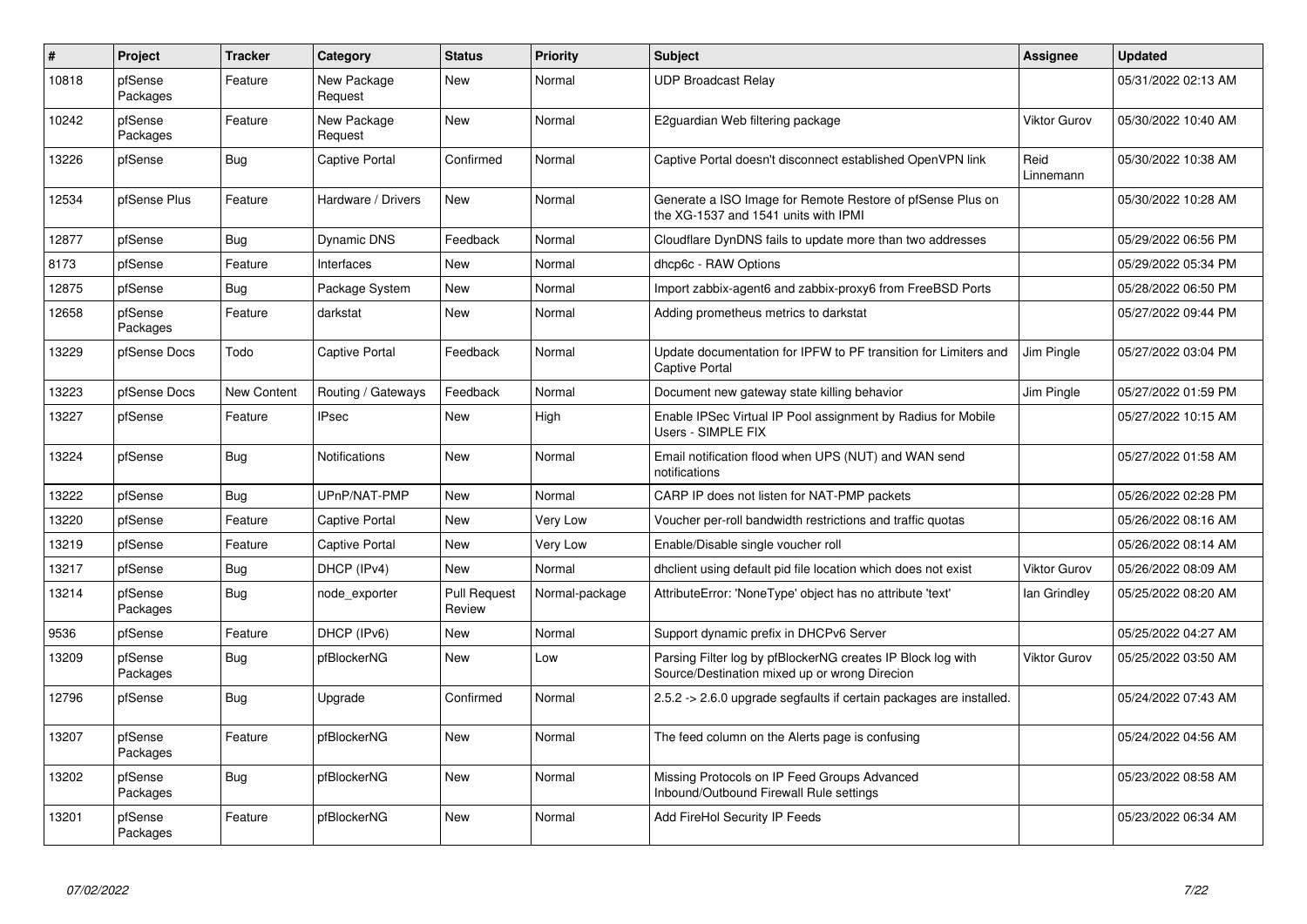| #     | Project             | <b>Tracker</b> | Category                     | <b>Status</b>                 | <b>Priority</b> | <b>Subject</b>                                                                                                                      | <b>Assignee</b>       | <b>Updated</b>      |
|-------|---------------------|----------------|------------------------------|-------------------------------|-----------------|-------------------------------------------------------------------------------------------------------------------------------------|-----------------------|---------------------|
| 13200 | pfSense<br>Packages | Feature        | pfBlockerNG                  | New                           | Normal          | Custom DNS Servers for Alert settings                                                                                               |                       | 05/23/2022 06:16 AM |
| 13196 | pfSense<br>Packages | Feature        | pfBlockerNG                  | <b>New</b>                    | Normal          | remove NoVirusThanks feed                                                                                                           |                       | 05/23/2022 06:05 AM |
| 13198 | pfSense<br>Packages | Feature        | pfBlockerNG                  | New                           | Normal          | Dark Theme Styling issues - Alerts White bar                                                                                        |                       | 05/23/2022 06:05 AM |
| 13199 | pfSense<br>Packages | Feature        | pfBlockerNG                  | New                           | Normal          | Feed groups should not have the first listing in the group bar                                                                      |                       | 05/23/2022 06:03 AM |
| 13197 | pfSense<br>Packages | Feature        | pfBlockerNG                  | <b>New</b>                    | Normal          | Put a Single donation link and a proper patreon lin in the<br>pfBlocker Support Banner / Widget                                     |                       | 05/23/2022 05:35 AM |
| 13195 | pfSense<br>Packages | Feature        | pfBlockerNG                  | New                           | Normal          | Dedicated website for Feed mangement - Community Driven                                                                             |                       | 05/23/2022 05:22 AM |
| 13194 | pfSense<br>Packages | <b>Bug</b>     | pfBlockerNG                  | New                           | Normal          | Remove dead Malc0de feed                                                                                                            |                       | 05/23/2022 05:16 AM |
| 4451  | pfSense             | Bug            | DHCP (IPv4)                  | New                           | Low             | Status DHCP Leases shows double entries for static entries<br>without IP address                                                    | <b>Phillip Davis</b>  | 05/21/2022 04:55 PM |
| 13179 | pfSense<br>Packages | Feature        | pfBlockerNG                  | <b>New</b>                    | High            | Search based on CIDR                                                                                                                |                       | 05/17/2022 09:45 AM |
| 9123  | pfSense             | <b>Bug</b>     | Interfaces                   | Feedback                      | Very High       | Adding/configuring vlan on ixl-devices causes aq_add_macvlan<br>err -53, ag error 14                                                | Luiz Souza            | 05/16/2022 07:57 AM |
| 13168 | pfSense             | Feature        | Dashboard                    | New                           | Low             | Multiple Dashboard views for a single user                                                                                          |                       | 05/16/2022 07:53 AM |
| 9295  | pfSense             | Bug            | <b>PPPoE Server</b>          | New                           | Very High       | IPv6 PD does not work with PPPOE (Server & Client)                                                                                  |                       | 05/15/2022 10:53 AM |
| 13115 | pfSense<br>Packages | Bug            | WireGuard                    | Feedback                      | Normal          | WireGuard panic due to KBI changes in "'udp_tun_func_t()'"                                                                          | Christian<br>McDonald | 05/15/2022 10:47 AM |
| 13165 | pfSense             | Feature        | Dashboard                    | <b>Pull Request</b><br>Review | Normal          | Feat: live update for Services dashboard widget                                                                                     |                       | 05/15/2022 01:48 AM |
| 13158 | pfSense             | <b>Bug</b>     | Web Interface                | New                           | Normal          | Input validation error when applying limiter changes                                                                                |                       | 05/14/2022 05:32 PM |
| 13159 | pfSense             | Todo           | Web Interface                | New                           | Very Low        | Decrease distance between img-buttons in webGUI to eliminate<br>mistake entry                                                       |                       | 05/14/2022 06:52 AM |
| 13161 | pfSense             | Feature        | Web Interface                | <b>New</b>                    | Very Low        | FLASH PORT'S LED button, to help quickly find port that need to<br>be connected to patch&cable                                      |                       | 05/14/2022 06:35 AM |
| 13160 | pfSense<br>Packages | Feature        | Status Monitoring            | <b>Pull Request</b><br>Review | Normal          | Option to sort monitoring graph views                                                                                               |                       | 05/13/2022 12:06 PM |
| 9024  | pfSense             | <b>Bug</b>     | Traffic Shaper<br>(Limiters) | Feedback                      | Normal          | Ping packet loss under load when using limiters                                                                                     |                       | 05/12/2022 11:55 AM |
| 12354 | pfSense<br>Packages | Todo           | haproxy                      | Feedback                      | High            | Update haproxy-devel to mitigate CVE-2021-40346                                                                                     | Viktor Gurov          | 05/12/2022 08:50 AM |
| 13144 | pfSense             | <b>Bug</b>     | Rules / NAT                  | <b>New</b>                    | Very Low        | Firewall rule entries can get out of sync when entries are deleted<br>while other administrators are editing entries simultaneously |                       | 05/10/2022 07:26 AM |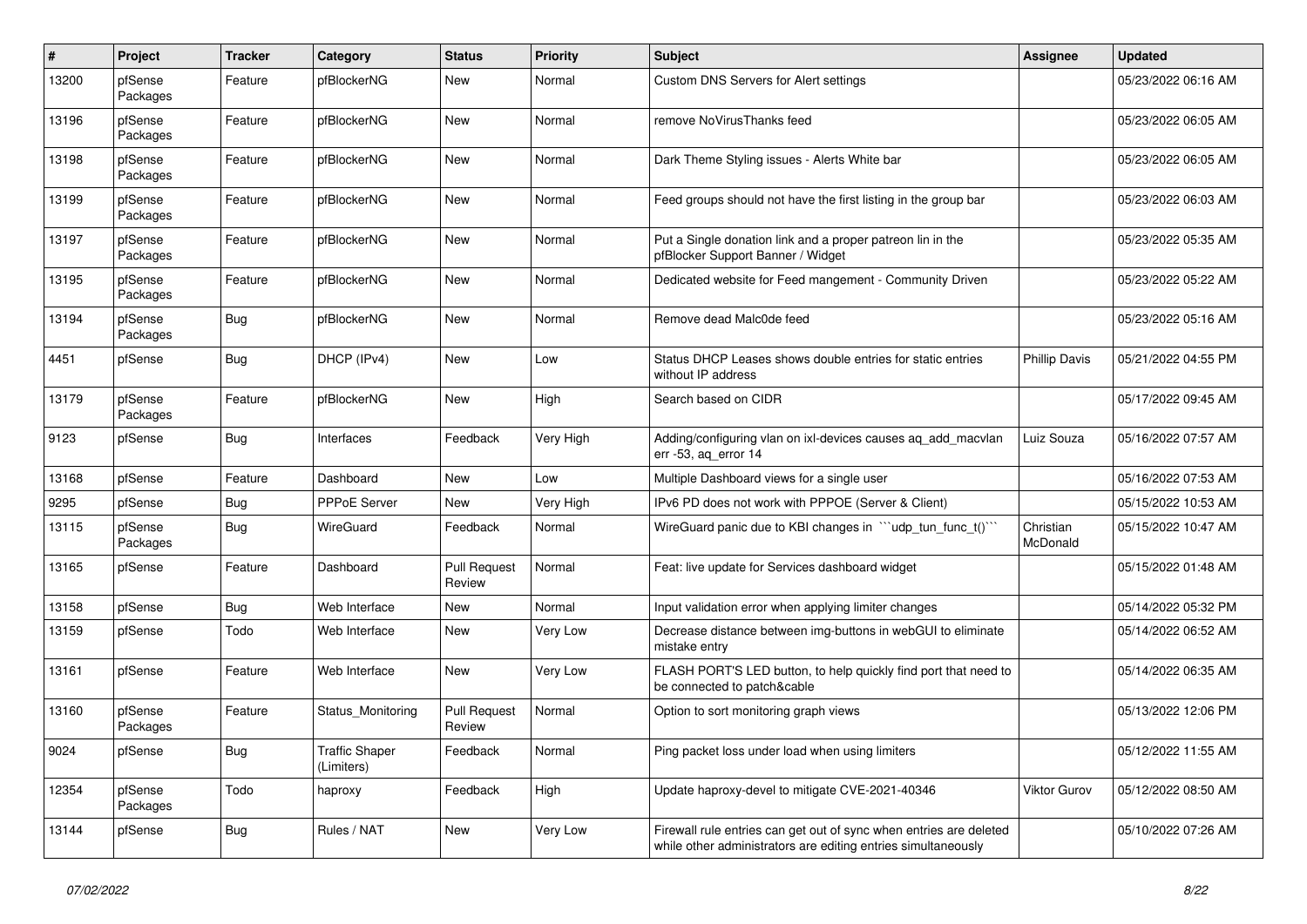| $\pmb{\#}$ | Project             | <b>Tracker</b> | Category                   | <b>Status</b>                 | <b>Priority</b> | <b>Subject</b>                                                                                                                          | <b>Assignee</b>     | <b>Updated</b>      |
|------------|---------------------|----------------|----------------------------|-------------------------------|-----------------|-----------------------------------------------------------------------------------------------------------------------------------------|---------------------|---------------------|
| 13141      | pfSense<br>Packages | <b>Bug</b>     | squidguard                 | New                           | Normal          | wrong page squidguard block                                                                                                             |                     | 05/09/2022 05:33 PM |
| 13135      | pfSense<br>Packages | Feature        | pfBlockerNG                | New                           | Normal          | Add dibdot DoH-IP-blocklists feeds                                                                                                      | Viktor Gurov        | 05/08/2022 01:50 AM |
| 12597      | pfSense Docs        | New Content    | Hardware                   | New                           | Normal          | How to reset IPMI settings and password for Netgate appliances                                                                          |                     | 05/07/2022 12:33 PM |
| 13138      | pfSense<br>Packages | Feature        | pfBlockerNG                | New                           | Normal          | DNS over HTTPS/TLS Blocking should be removed from<br>SafeSearch                                                                        |                     | 05/07/2022 02:52 AM |
| 13137      | pfSense<br>Packages | Feature        | pfBlockerNG                | <b>New</b>                    | Normal          | ckuethe/doh-blocklist.txt add to DoH feeds                                                                                              |                     | 05/07/2022 02:39 AM |
| 13136      | pfSense<br>Packages | Feature        | pfBlockerNG                | <b>New</b>                    | Normal          | Add crypt0rr DNS-over-HTTPS (DOH) provider list feeds                                                                                   |                     | 05/07/2022 02:27 AM |
| 13063      | pfSense<br>Packages | Feature        | Cellular                   | <b>Pull Request</b><br>Review | Normal          | Cellular package shall support more modems and NMEA port                                                                                |                     | 05/06/2022 02:38 PM |
| 13053      | pfSense<br>Packages | <b>Bug</b>     | <b>ACME</b>                | New                           | Normal          | LoopiaAPI error handling                                                                                                                |                     | 05/05/2022 10:58 AM |
| 13128      | pfSense<br>Packages | Bug            | Zabbix                     | <b>New</b>                    | Normal          | Zabbix Agent 6: HA Server Setup                                                                                                         |                     | 05/05/2022 01:55 AM |
| 13114      | pfSense<br>Packages | <b>Bug</b>     | <b>BIND</b>                | Feedback                      | Normal          | BIND calls rndc in rc stop when named is not running                                                                                    | <b>Stuart Wyatt</b> | 05/04/2022 12:41 PM |
| 13110      | pfSense             | Bug            | CARP                       | <b>New</b>                    | Very Low        | changing CARP VIP address does not update outbound NAT<br>interface IP                                                                  |                     | 05/03/2022 02:52 PM |
| 1819       | pfSense             | <b>Bug</b>     | <b>DNS Resolver</b>        | <b>New</b>                    | Normal          | DNS Resolver Not Registering DHCP Server Specified Domain<br>Name                                                                       | Luiz Souza          | 04/28/2022 01:53 PM |
| 13108      | pfSense Docs        | Todo           | Installation /<br>Upgrades | <b>New</b>                    | Normal          | ZFS filesystem implications                                                                                                             | Jim Pingle          | 04/27/2022 03:18 PM |
| 13098      | pfSense<br>Packages | <b>Bug</b>     | haproxy                    | Feedback                      | Low             | HAProxy Virtual IP broken link under Frontend setup                                                                                     |                     | 04/27/2022 08:35 AM |
| 11693      | pfSense<br>Packages | <b>Bug</b>     | <b>FRR</b>                 | Feedback                      | Normal          | IPv6 static routing fails                                                                                                               | Viktor Gurov        | 04/26/2022 08:50 AM |
| 4500       | pfSense             | <b>Bug</b>     | UPnP/NAT-PMP               | Confirmed                     | Normal          | Some miniupnp port mappings are not displayed in the Status<br>page                                                                     |                     | 04/25/2022 12:49 PM |
| 13095      | pfSense<br>Packages | <b>Bug</b>     | Snort                      | Feedback                      | Normal          | Snort VRT change in Shared Object Rules path name results in<br>failure to extract and update Snort Shared Object Rules when<br>enabled | <b>Bill Meeks</b>   | 04/25/2022 12:22 PM |
| 13096      | pfSense<br>Packages | Feature        | Snort                      | Feedback                      | Normal          | Improve robustness of Snort Rules Update Log size limitation<br>logic                                                                   | <b>Bill Meeks</b>   | 04/25/2022 12:22 PM |
| 13094      | pfSense             | Feature        | Packet Capture             | <b>Pull Request</b><br>Review | Normal          | Allow packet capture filtering in tagged packets                                                                                        | Marcos<br>Mendoza   | 04/24/2022 06:06 PM |
| 13091      | pfSense             | Feature        | OpenVPN                    | New                           | Normal          | RFE: Ability to specify the order of OpenVPN Authentication<br>servers                                                                  |                     | 04/22/2022 04:30 PM |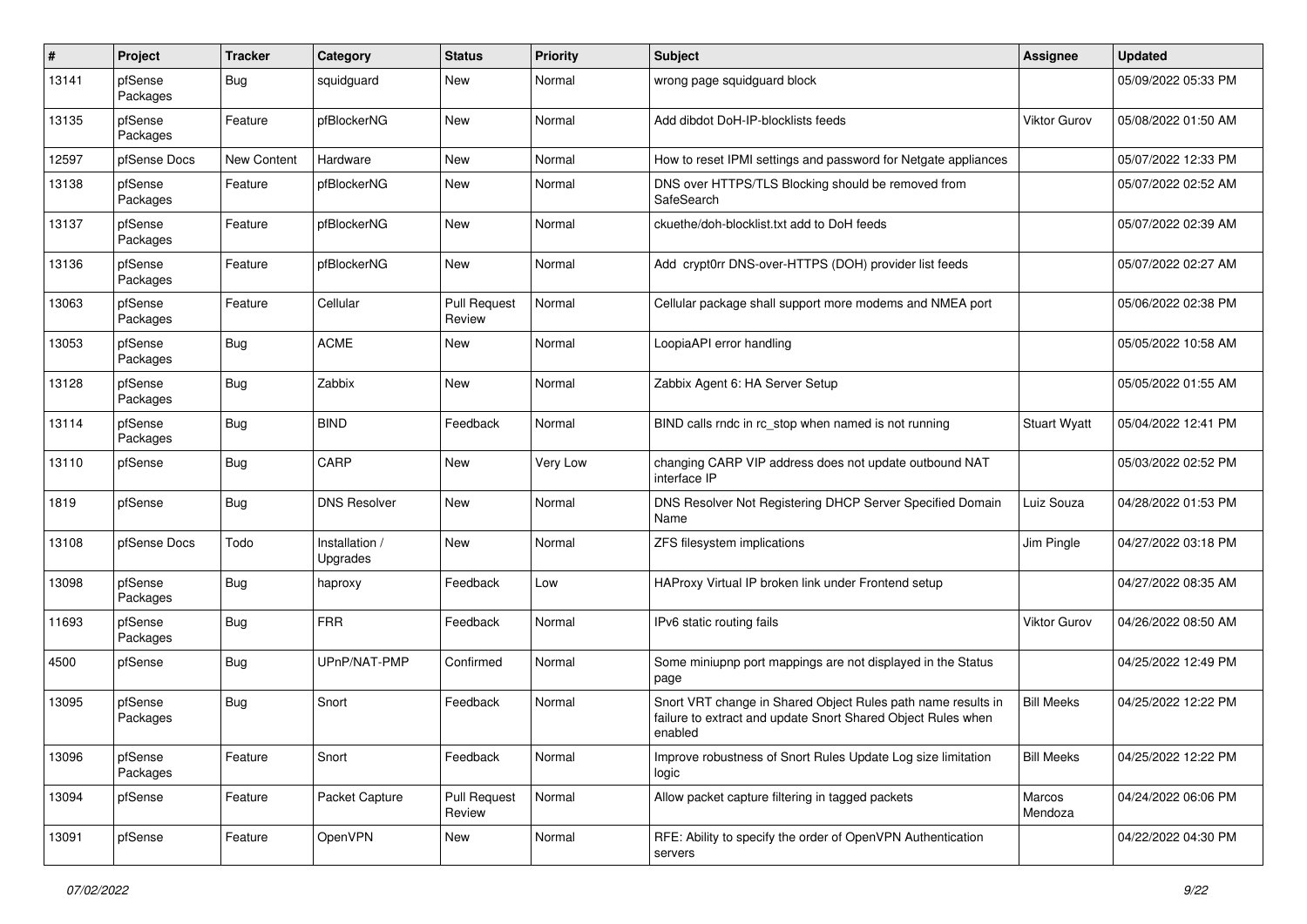| $\sharp$ | <b>Project</b>      | <b>Tracker</b> | Category        | <b>Status</b>                 | Priority | <b>Subject</b>                                                                                           | <b>Assignee</b>     | <b>Updated</b>      |
|----------|---------------------|----------------|-----------------|-------------------------------|----------|----------------------------------------------------------------------------------------------------------|---------------------|---------------------|
| 13090    | pfSense             | <b>Bug</b>     | <b>OpenVPN</b>  | <b>New</b>                    | Normal   | OpenVPN: do not use legacy deprecated netbios settings                                                   | Jim Pingle          | 04/22/2022 11:19 AM |
| 13085    | pfSense             | Feature        | OpenVPN         | <b>Pull Request</b><br>Review | Normal   | OpenVPN: expose NBDD servers in GUI + fix GUI bugs                                                       | Jim Pingle          | 04/22/2022 11:09 AM |
| 13089    | pfSense             | <b>Bug</b>     | OpenVPN         | New                           | Normal   | OpenVPN: fix some netbios options were preserved even if teh<br>Netbios option was unchecked             | Jim Pingle          | 04/22/2022 11:06 AM |
| 13087    | pfSense             | <b>Bug</b>     | OpenVPN         | New                           | Normal   | OpenVPN Server: hide WINS servers list when netbios option is<br>unchecked while WINS servers is checked |                     | 04/22/2022 10:29 AM |
| 9721     | pfSense<br>Packages | Feature        | Squid           | Feedback                      | Normal   | add squidclient -h 127.0.0.1 mgr:info output to Diagnostics /<br>Squid and status.php                    | <b>Viktor Gurov</b> | 04/22/2022 02:21 AM |
| 9982     | pfSense<br>Packages | Feature        | Squid           | Feedback                      | Normal   | basic Idap auth TLS connection                                                                           | Viktor Gurov        | 04/22/2022 02:21 AM |
| 10450    | pfSense<br>Packages | <b>Bug</b>     | Squid           | Feedback                      | Normal   | Squid reverse proxy switching peers                                                                      | <b>Viktor Gurov</b> | 04/22/2022 02:21 AM |
| 10572    | pfSense<br>Packages | Bug            | Squid           | Feedback                      | Normal   | STARTTLS option is ignored                                                                               | <b>Viktor Gurov</b> | 04/22/2022 02:20 AM |
| 10779    | pfSense<br>Packages | Feature        | haproxy         | Feedback                      | Normal   | HAProxy SSL/TLS Compatibility Mode                                                                       | <b>Viktor Gurov</b> | 04/22/2022 02:20 AM |
| 10871    | pfSense<br>Packages | Feature        | FreeRADIUS      | Feedback                      | Normal   | Extra time period counters for SQL backend                                                               | <b>Viktor Gurov</b> | 04/22/2022 02:19 AM |
| 10908    | pfSense<br>Packages | Feature        | FreeRADIUS      | Feedback                      | Normal   | FreeRADIUS server certificate not using full CA chain                                                    | <b>Viktor Gurov</b> | 04/22/2022 02:19 AM |
| 12114    | pfSense<br>Packages | <b>Bug</b>     | syslog-ng       | Feedback                      | Normal   | syslog-ng only binds to the last specified interface                                                     |                     | 04/21/2022 12:40 PM |
| 12330    | pfSense<br>Packages | Bug            | pfBlockerNG     | Feedback                      | Normal   | pfBlockerNG devel creating invalid NAT rules on boot                                                     |                     | 04/21/2022 12:40 PM |
| 12073    | pfSense<br>Packages | <b>Bug</b>     | <b>NET-SNMP</b> | Feedback                      | Normal   | netsnmptrapd.conf syntax is wrong                                                                        |                     | 04/21/2022 12:40 PM |
| 10393    | pfSense<br>Packages | <b>Bug</b>     | syslog-ng       | Feedback                      | Normal   | Syslog-ng TLS support is broken                                                                          |                     | 04/21/2022 12:40 PM |
| 11434    | pfSense<br>Packages | <b>Bug</b>     | squidguard      | Feedback                      | Normal   | SquidGuard over 1.16.18 11                                                                               |                     | 04/21/2022 12:40 PM |
| 11185    | pfSense<br>Packages | Bug            | ntop            | Feedback                      | Normal   | Redis service stopping before NtopNg                                                                     |                     | 04/21/2022 12:40 PM |
| 10692    | pfSense<br>Packages | <b>Bug</b>     | PIMD            | Feedback                      | Normal   | PIMD starts twice at boot                                                                                |                     | 04/21/2022 12:40 PM |
| 10796    | pfSense<br>Packages | Feature        | Cellular        | Feedback                      | Normal   | Huawei ME909u-521 support                                                                                |                     | 04/21/2022 12:40 PM |
| 10936    | pfSense<br>Packages | <b>Bug</b>     | haproxy         | Feedback                      | Normal   | both haproxy/haproxy-devel non-existent option Ib-agent-chk                                              |                     | 04/21/2022 12:40 PM |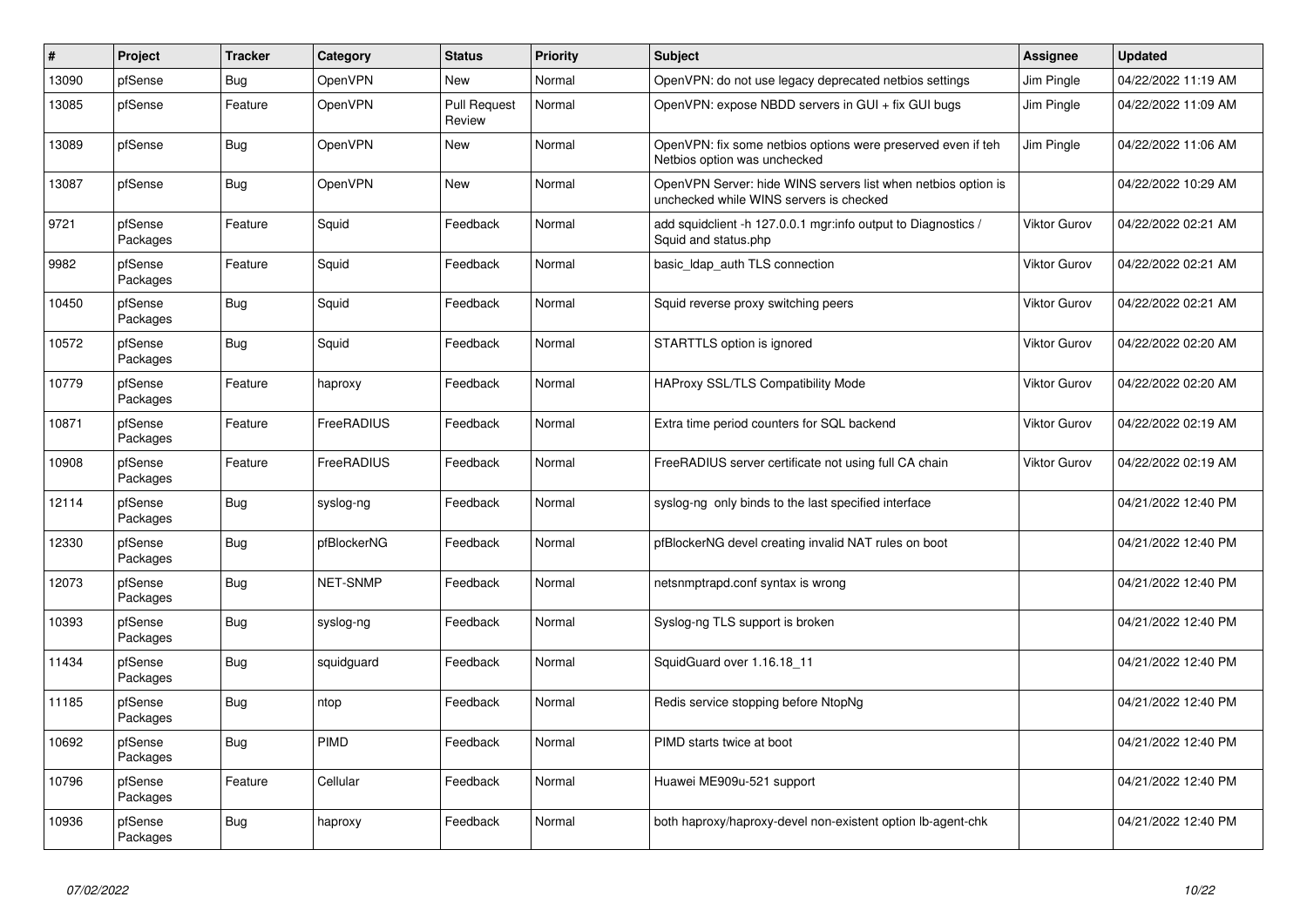| #     | Project             | <b>Tracker</b> | Category                     | <b>Status</b> | <b>Priority</b> | Subject                                                                                         | <b>Assignee</b> | <b>Updated</b>      |
|-------|---------------------|----------------|------------------------------|---------------|-----------------|-------------------------------------------------------------------------------------------------|-----------------|---------------------|
| 10445 | pfSense<br>Packages | <b>Bug</b>     | <b>BIND</b>                  | Feedback      | Normal          | BIND crashed when added RPZ. rpz is not a master or slave<br>zone.                              |                 | 04/21/2022 12:40 PM |
| 9762  | pfSense<br>Packages | Feature        | Squid                        | Feedback      | Normal          | Squid Reverse Proxy Change redir domain(s) to use regex                                         |                 | 04/21/2022 12:40 PM |
| 7797  | pfSense<br>Packages | Bug            | Squid                        | Feedback      | Normal          | Squid Reverse Proxy alternating between destinations                                            |                 | 04/21/2022 12:40 PM |
| 7039  | pfSense<br>Packages | Bug            | haproxy                      | Feedback      | Normal          | HAProxy backend configuration does not handle intermediate<br>CAs properly                      |                 | 04/21/2022 12:40 PM |
| 9916  | pfSense<br>Packages | Feature        | <b>BIND</b>                  | Feedback      | Normal          | Check allow-transfer in custom option when the zone is slave                                    |                 | 04/21/2022 12:40 PM |
| 10330 | pfSense<br>Packages | Bug            | <b>BIND</b>                  | Feedback      | Normal          | BIND zone configuration displays wrong DS resource record with<br>inline DNSSEC signing enabled |                 | 04/21/2022 12:40 PM |
| 11398 | pfSense<br>Packages | Bug            | pfBlockerNG                  | <b>New</b>    | Normal          | pfBlocker upgrade hangs forever                                                                 |                 | 04/21/2022 12:39 PM |
| 10690 | pfSense             | Bug            | Installer                    | New           | Low             | Not possible to make UFS install on ZFS formatted drive                                         |                 | 04/21/2022 12:39 PM |
| 11970 | pfSense<br>Packages | Bug            | Coreboot                     | <b>New</b>    | Normal          | Netgate Firmware Upgrade Doesn't Work on XG-2758                                                |                 | 04/21/2022 12:39 PM |
| 10544 | pfSense             | <b>Bug</b>     | User Manager /<br>Privileges | <b>New</b>    | Normal          | It's not possible to add a user to group operator using the gui                                 |                 | 04/21/2022 12:39 PM |
| 10530 | pfSense             | Bug            | Upgrade                      | New           | Normal          | Convert config version to be based on product version                                           |                 | 04/21/2022 12:39 PM |
| 10909 | pfSense<br>Packages | Feature        | <b>PIMD</b>                  | New           | Normal          | #define MAXVIFS 32 to 64                                                                        |                 | 04/21/2022 12:39 PM |
| 10513 | pfSense             | Bug            | Rules / NAT                  | New           | Normal          | State issues with policy routing and HA failover                                                |                 | 04/21/2022 12:39 PM |
| 8313  | pfSense             | <b>Bug</b>     | Notifications                | <b>New</b>    | Normal          | STARTTLS auto detection not working                                                             |                 | 04/21/2022 12:39 PM |
| 8264  | pfSense<br>Packages | <b>Bug</b>     | FreeRADIUS                   | New           | Normal          | Radiusd restart on WAN change results in freeradius not running<br>(and possible solution)      |                 | 04/21/2022 12:39 PM |
| 9165  | pfSense             | Feature        | Authentication               | <b>New</b>    | Normal          | only IPs can be added to sshguard whitelist                                                     |                 | 04/21/2022 12:39 PM |
| 10502 | pfSense<br>Packages | Bug            | lldpd                        | In Progress   | Normal          | LLDP spamming errors on Netgate XG-7100                                                         |                 | 04/21/2022 12:39 PM |
| 10297 | pfSense<br>Packages | Feature        | FreeRADIUS                   | Assigned      | Normal          | IPv6 user attributes                                                                            |                 | 04/21/2022 12:39 PM |
| 9136  | pfSense             | Bug            | DHCP (IPv6)                  | <b>New</b>    | High            | IPv6 Tracking Interfaces Lose IPv6 Address in Certain Cases                                     |                 | 04/21/2022 12:39 PM |
| 9544  | pfSense             | Feature        | Routing                      | New           | Normal          | Enable RADIX_MPATH                                                                              |                 | 04/21/2022 12:39 PM |
| 9384  | pfSense             | Bug            | Interfaces                   | Confirmed     | Normal          | devd putting "\$" before variable contents when using single<br>quotes                          |                 | 04/21/2022 12:39 PM |
| 1337  | pfSense             | Feature        | Interfaces                   | Assigned      | Normal          | VLANs with different MAC address than parent interface                                          |                 | 04/21/2022 12:39 PM |
| 5074  | pfSense             | Feature        | Upgrade                      | New           | Normal          | Standard release notes URLs to facilitate GUI viewing before<br>upgrade                         |                 | 04/21/2022 12:39 PM |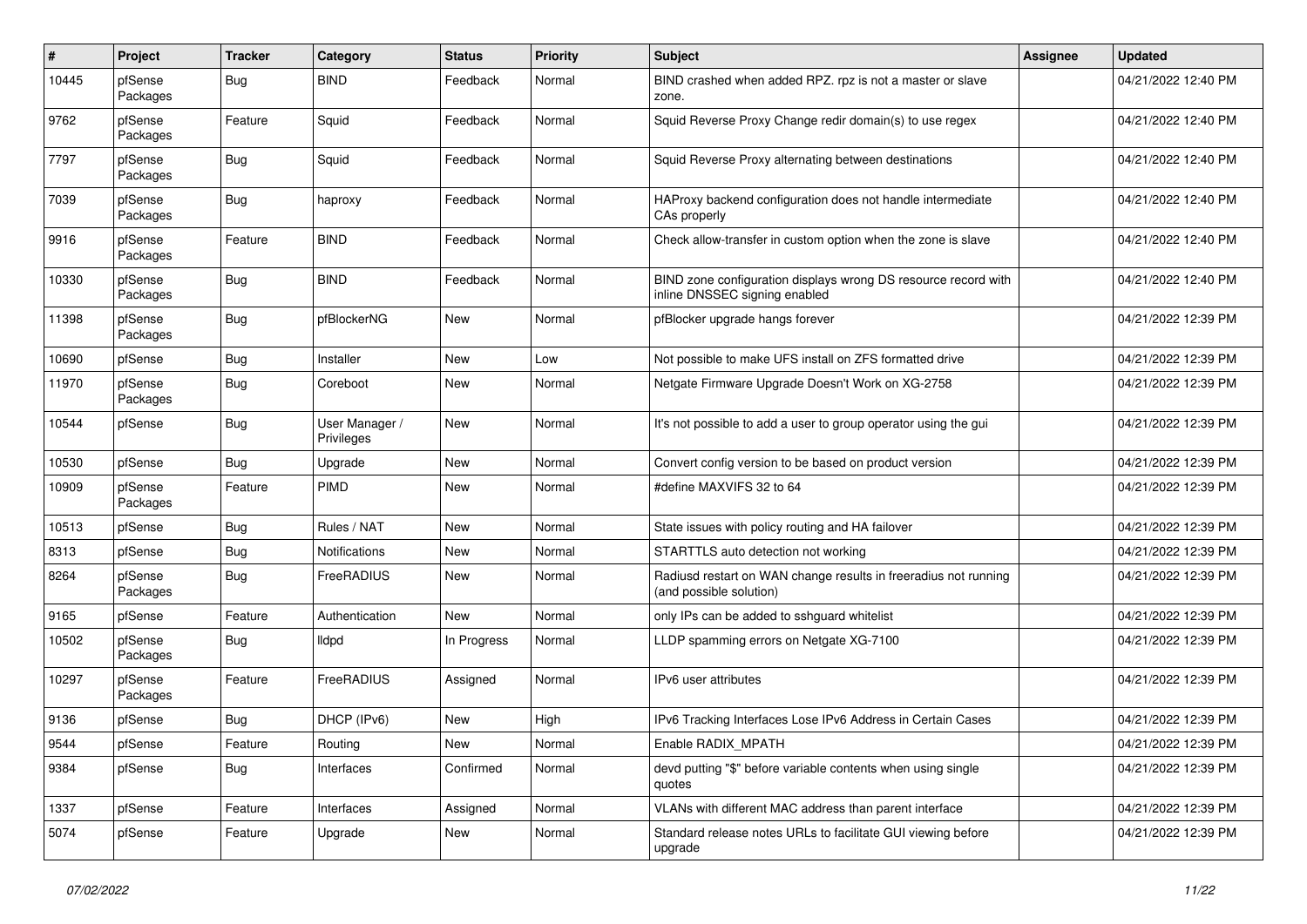| #     | Project             | <b>Tracker</b> | Category                        | <b>Status</b>                 | Priority | <b>Subject</b>                                                                                              | <b>Assignee</b>     | <b>Updated</b>      |
|-------|---------------------|----------------|---------------------------------|-------------------------------|----------|-------------------------------------------------------------------------------------------------------------|---------------------|---------------------|
| 4154  | pfSense             | Bug            | User Manager /<br>Privileges    | Confirmed                     | Normal   | RADIUS authentication not working over IPv6                                                                 |                     | 04/21/2022 12:39 PM |
| 6186  | pfSense             | <b>Bug</b>     | Services                        | New                           | Normal   | race conditions in service startup                                                                          |                     | 04/21/2022 12:39 PM |
| 7138  | pfSense             | <b>Bug</b>     | DHCP (IPv6)                     | Assigned                      | Normal   | Pfsense wide dhcpv6 client doesn't recognise if id statement                                                |                     | 04/21/2022 12:39 PM |
| 6823  | pfSense             | Bug            | Interfaces                      | New                           | Normal   | No connectivity after changing link state to UP                                                             |                     | 04/21/2022 12:39 PM |
| 5510  | pfSense             | Feature        | Package System                  | New                           | Normal   | Need a simple way to enable/disable package-installed services                                              |                     | 04/21/2022 12:39 PM |
| 5786  | pfSense             | <b>Bug</b>     | Web Interface                   | <b>New</b>                    | Normal   | Check WebConfigurator port for conflicts                                                                    |                     | 04/21/2022 12:39 PM |
| 946   | pfSense             | Feature        | <b>IPsec</b>                    | <b>New</b>                    | Normal   | Allow aliases to be used to define IPsec phase 2 networks                                                   |                     | 04/21/2022 12:39 PM |
| 790   | pfSense             | Feature        | <b>Operating System</b>         | New                           | Normal   | Advanced options for dnsclient (resolv.conf)                                                                |                     | 04/21/2022 12:39 PM |
| 12183 | pfSense             | Regression     | Interfaces                      | New                           | Low      | Changing MAC address for PPP parent interface stopped<br>working                                            |                     | 04/20/2022 04:16 PM |
| 10426 | pfSense<br>Packages | <b>Bug</b>     | Filer                           | Feedback                      | Normal   | Filer must validate that File name is unig                                                                  |                     | 04/20/2022 11:02 AM |
| 13072 | pfSense             | Feature        | <b>Traffic Shaper</b><br>(ALTQ) | <b>Pull Request</b><br>Review | Very Low | Matching background/font colors of queue values with dark<br>theme.                                         |                     | 04/19/2022 07:32 AM |
| 13073 | pfSense<br>Packages | <b>Bug</b>     | Squid                           | <b>New</b>                    | Normal   | ClamAV - clamd dies with high CPU load and thus the C-ICAP of<br>squid-reverse proxy causes http:500 errors |                     | 04/19/2022 05:38 AM |
| 13068 | pfSense             | <b>Bug</b>     | Aliases / Tables                | <b>New</b>                    | Normal   | Error loading rules when URL Table IPs content is empty                                                     |                     | 04/17/2022 09:07 PM |
| 13067 | pfSense             | <b>Bug</b>     | <b>FilterDNS</b>                | <b>New</b>                    | Normal   | filterdns resolve interval is twice the intended value                                                      |                     | 04/17/2022 07:45 PM |
| 2358  | pfSense             | Feature        | Rules / NAT                     | New                           | Normal   | NAT64 Support                                                                                               |                     | 04/16/2022 06:52 PM |
| 12338 | pfSense<br>Packages | Bug            | <b>RRD Summary</b>              | New                           | Normal   | RRD Summary does not report data on 3100                                                                    |                     | 04/15/2022 02:54 PM |
| 13058 | pfSense             | Todo           | Rules / NAT                     | <b>New</b>                    | Normal   | Add static routes and directly connected networks back to policy<br>route negation rules                    |                     | 04/13/2022 08:05 AM |
| 13054 | pfSense             | Feature        | Package System                  | <b>New</b>                    | Normal   | Package plugin hook for web server configuration stanzas                                                    | Jim Pingle          | 04/12/2022 03:04 PM |
| 13051 | pfSense             | <b>Bug</b>     | <b>Traffic Shaper</b><br>(ALTQ) | <b>New</b>                    | Normal   | Firewall traffic shaper by interface selection unknow                                                       |                     | 04/12/2022 07:03 AM |
| 12522 | pfSense             | Feature        | <b>OpenVPN</b>                  | <b>New</b>                    | Very Low | More flexible Client-Specific Override options for controlling<br>options pushed to clients                 |                     | 04/11/2022 03:11 PM |
| 12916 | pfSense<br>Packages | Bug            | pfBlockerNG                     | <b>New</b>                    | Normal   | pfBlockerNG-devel cron job does not trigger xmlrpc sync                                                     | <b>Viktor Gurov</b> | 04/11/2022 12:55 PM |
| 13046 | pfSense             | Bug            | Rules / NAT                     | New                           | Normal   | Floating rule applied to IPv6 interface with a SLAAC DHCPv6<br>gateway reports error on boot                |                     | 04/11/2022 09:50 AM |
| 13045 | pfSense<br>Packages | <b>Bug</b>     | WireGuard                       | <b>New</b>                    | Normal   | Firewall floating rules ignore WireGuard traffic                                                            |                     | 04/11/2022 09:40 AM |
| 13044 | pfSense<br>Packages | Feature        | Mail report                     | <b>New</b>                    | Normal   | Customized reporting                                                                                        |                     | 04/11/2022 09:22 AM |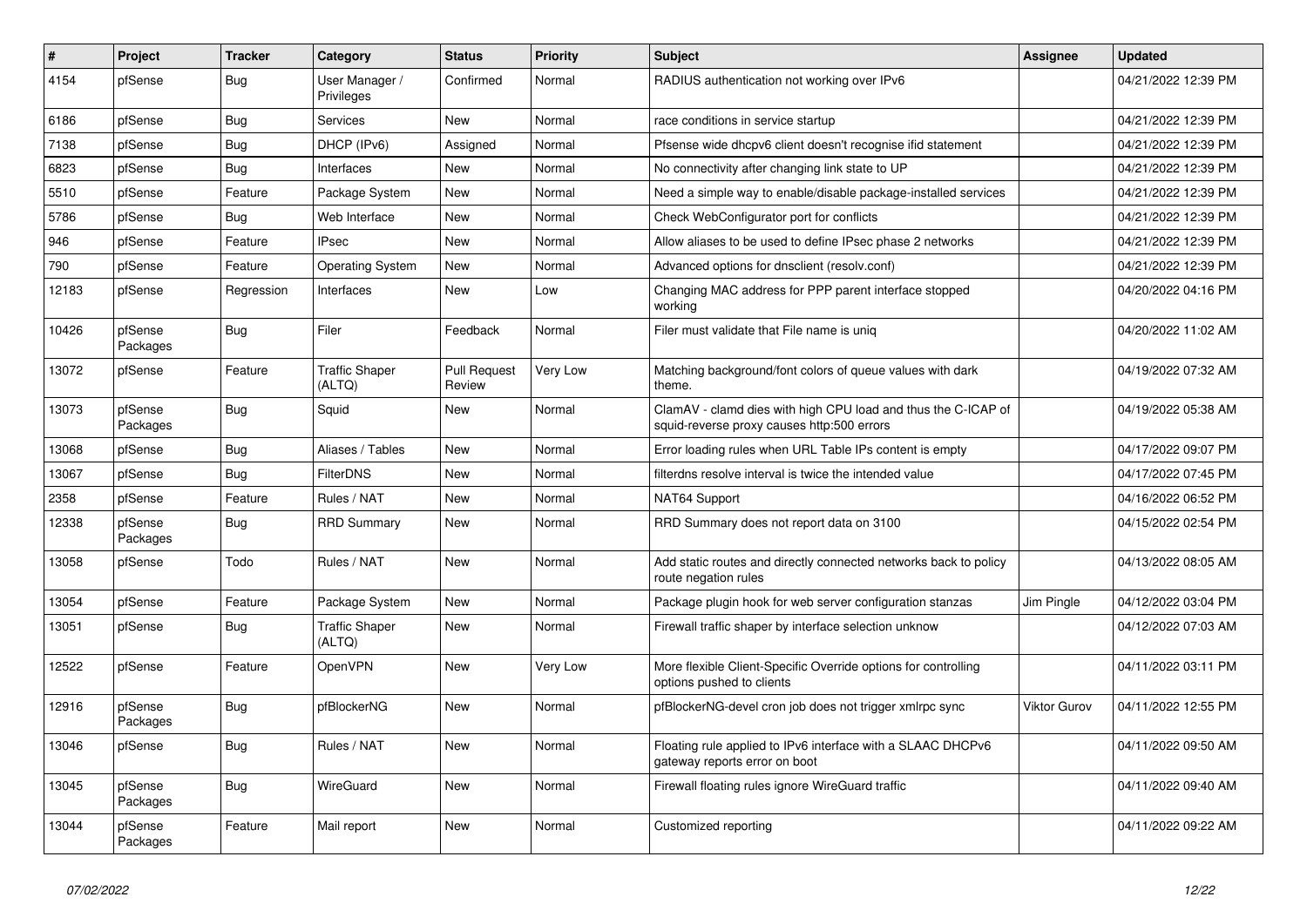| $\pmb{\#}$ | Project             | <b>Tracker</b>     | Category                | <b>Status</b> | Priority | Subject                                                                                                                             | <b>Assignee</b>       | <b>Updated</b>      |
|------------|---------------------|--------------------|-------------------------|---------------|----------|-------------------------------------------------------------------------------------------------------------------------------------|-----------------------|---------------------|
| 13043      | pfSense<br>Packages | Bug                | WireGuard               | New           | Normal   | OSPF over Wireguard interface doesn't populate neighbors after<br>reboot                                                            |                       | 04/11/2022 09:22 AM |
| 13039      | pfSense<br>Packages | Feature            | AWS VPC                 | <b>New</b>    | Normal   | Handle transit gateway VPNs in the AWS VPN wizard                                                                                   |                       | 04/11/2022 07:31 AM |
| 12924      | pfSense<br>Packages | Bug                | WireGuard               | <b>New</b>    | Normal   | DNS Resolver WireGuard ACL Inconsistency                                                                                            | Christian<br>McDonald | 04/10/2022 10:36 AM |
| 12524      | pfSense Plus        | Feature            | <b>Operating System</b> | New           | Normal   | OpenSSL QAT Engine                                                                                                                  |                       | 04/10/2022 02:54 AM |
| 12950      | pfSense             | Bug                | Routing                 | <b>New</b>    | Normal   | OpenVPN as default gateway does not get set at boot time                                                                            |                       | 04/09/2022 05:46 PM |
| 13017      | pfSense             | Feature            | Packet Capture          | <b>New</b>    | Normal   | Packet capture: add preview results while capture is running                                                                        |                       | 04/09/2022 11:08 AM |
| 9833       | pfSense<br>Packages | Feature            | <b>ACME</b>             | <b>New</b>    | Normal   | ACME: add ability to use custom ACME server                                                                                         |                       | 04/07/2022 11:31 AM |
| 13022      | pfSense<br>Packages | <b>Bug</b>         | haproxy                 | Feedback      | Normal   | HAProxy - Sub Frontends ignore Client verification CA<br>certificates                                                               |                       | 04/06/2022 12:55 PM |
| 13034      | pfSense<br>Packages | Bug                | Zabbix                  | Feedback      | Normal   | Zabbix6 Agent and Proxy fail to set the PSK from the web GUI in<br>its conf files                                                   | Viktor Gurov          | 04/06/2022 11:59 AM |
| 12956      | pfSense<br>Packages | <b>Bug</b>         | Suricata                | Confirmed     | Normal   | suricata fails to use pcre in SID management (e.g. dropsid.conf)                                                                    |                       | 04/05/2022 12:52 PM |
| 11343      | pfSense<br>Packages | <b>Bug</b>         | <b>BIND</b>             | Feedback      | Low      | Invalid link to pfSense-pkg-bind changelog                                                                                          | <b>Viktor Gurov</b>   | 04/05/2022 08:12 AM |
| 10900      | pfSense<br>Packages | Bug                | Backup                  | Feedback      | Normal   | /packages/backup/backup.php?a=download&t=backup HTTP<br>504, or Sends PHP Error Message as ASCII/Text file Named<br>pfsense.bak.tgz |                       | 04/05/2022 01:51 AM |
| 13020      | pfSense Docs        | Todo               | <b>Firewall Rules</b>   | New           | Normal   | easyrule command documentation should document permissible<br>wildcards                                                             | Jim Pingle            | 04/04/2022 08:01 AM |
| 12774      | pfSense             | Bug                | Backup / Restore        | <b>New</b>    | Normal   | Picture widget image is not saved in backup                                                                                         |                       | 04/04/2022 04:48 AM |
| 13018      | pfSense<br>Packages | Bug                | pfBlockerNG             | New           | Normal   | TLD and DNSBL Safesearch DOH conflict disables TLD block<br>when conflicting DOH FQDN is deselected or whitelisted                  |                       | 04/01/2022 05:59 PM |
| 13016      | pfSense Docs        | <b>New Content</b> | Virtualization          | New           | Normal   | Workaround for bandwith issues since 2.6 when installed in<br>Hyper-V                                                               |                       | 04/01/2022 01:06 PM |
| 13009      | pfSense             | Feature            | <b>OpenVPN</b>          | New           | Normal   | Add option for multiple remote addresses to OpenVPN Client                                                                          |                       | 03/31/2022 12:42 PM |
| 13002      | pfSense<br>Packages | Regression         | <b>BIND</b>             | Feedback      | Normal   | BIND 9.16_13 could not find existing DNSSEC keys at<br>/cf/named/etc/namedb/keys due to directory change                            | <b>Viktor Gurov</b>   | 03/31/2022 12:14 PM |
| 13000      | pfSense             | Bug                | <b>IPsec</b>            | New           | Low      | IPsec AES-GCM encryption algorithm "Key Length" field should<br>be labeled "ICV Length"                                             |                       | 03/30/2022 07:40 AM |
| 12922      | pfSense             | <b>Bug</b>         | DHCP (IPv4)             | New           | Normal   | Classless static routes received on DHCP WAN can override<br>chosen default gateway                                                 |                       | 03/28/2022 10:08 AM |
| 1826       | pfSense             | Feature            | PPPoE Server            | New           | Normal   | PPPoE server IPv6 support                                                                                                           |                       | 03/25/2022 04:25 PM |
| 7783       | pfSense             | Feature            | <b>Operating System</b> | New           | Normal   | Support for hosting VMs on pfSense using bhyve                                                                                      |                       | 03/25/2022 11:53 AM |
| 12980      | pfSense Docs        | Todo               | <b>OpenVPN</b>          | Feedback      | Normal   | Add warnings against OpenVPN Shared Key mode                                                                                        | Jim Pingle            | 03/24/2022 02:11 PM |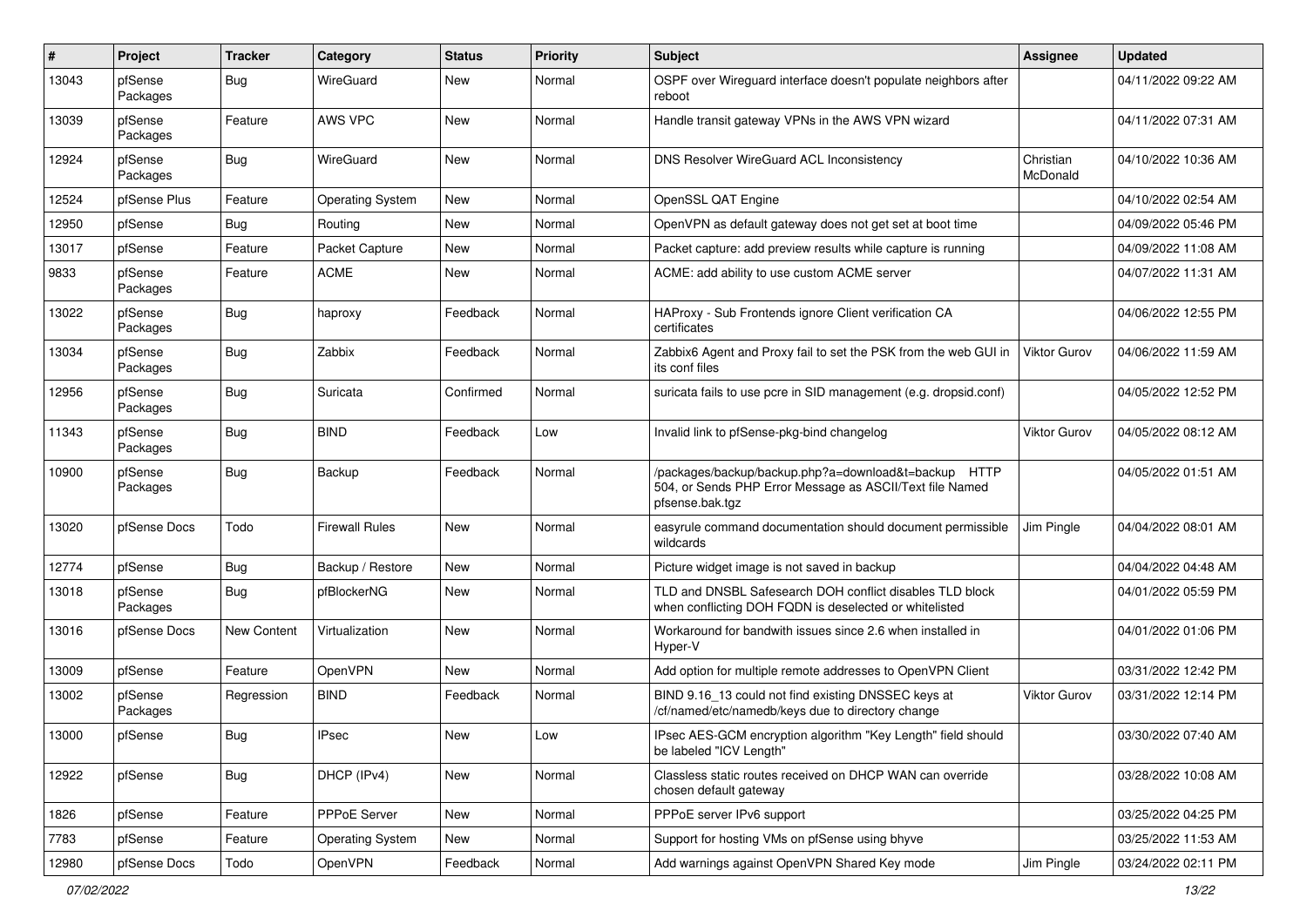| #     | Project             | <b>Tracker</b> | Category                                 | <b>Status</b>                 | <b>Priority</b> | Subject                                                                                               | <b>Assignee</b>     | <b>Updated</b>      |
|-------|---------------------|----------------|------------------------------------------|-------------------------------|-----------------|-------------------------------------------------------------------------------------------------------|---------------------|---------------------|
| 12882 | pfSense<br>Packages | Feature        | pfBlockerNG                              | Feedback                      | Normal          | Add the option to specify CURLOPT_INTERFACE in<br>pfBlockerNG IPv4/IPv6 lists                         |                     | 03/24/2022 11:16 AM |
| 12706 | pfSense<br>Packages | <b>Bug</b>     | pfBlockerNG                              | Feedback                      | Normal          | pfBlockerNG and unbound does not work after switching /var to<br>RAM disk                             | Viktor Gurov        | 03/24/2022 10:47 AM |
| 12979 | pfSense<br>Packages | <b>Bug</b>     | Snort                                    | <b>Pull Request</b><br>Review | High            | Snort Rules Update Process Using Deprecated FreeBSD<br><b>Subdirectory Name</b>                       | <b>Bill Meeks</b>   | 03/24/2022 09:02 AM |
| 12927 | pfSense             | Bug            | OpenVPN                                  | <b>New</b>                    | Normal          | OpenVPN with OCSP enabled allows connections with revoked<br>certificates                             |                     | 03/24/2022 08:22 AM |
| 12978 | pfSense Docs        | Correction     | Monitoring                               | New                           | Normal          | Correction to iftop section of Monitoring Bandwidth Usage                                             | Jim Pingle          | 03/23/2022 11:18 AM |
| 12951 | pfSense<br>Packages | Bug            | <b>FRR</b>                               | Feedback                      | Normal          | FRR cannot remove IPv6 routes                                                                         |                     | 03/22/2022 09:24 PM |
| 12965 | pfSense<br>Packages | <b>Bug</b>     | <b>FRR</b>                               | <b>Pull Request</b><br>Review | Normal          | FRR BFD peer configuration is handled incorrectly in some cases                                       | <b>Viktor Gurov</b> | 03/22/2022 08:04 AM |
| 12863 | pfSense             | Feature        | Authentication                           | New                           | Very Low        | dynamically tune sha512crypt rounds                                                                   | Jim Pingle          | 03/19/2022 12:53 PM |
| 12829 | pfSense             | Bug            | <b>Traffic Shaper</b><br>(Limiters)      | Feedback                      | Normal          | Dummynet kernel module fails to load after upgrade.                                                   |                     | 03/17/2022 09:26 AM |
| 11732 | pfSense Plus        | Feature        | Hardware / Drivers                       | New                           | Normal          | Add VXLAN Support to pfSense Plus                                                                     |                     | 03/15/2022 02:35 AM |
| 12400 | pfSense Docs        | Correction     | <b>NAT</b>                               | <b>New</b>                    | Normal          | NAT 1:1 documentation - multi-wan information                                                         |                     | 03/13/2022 12:53 PM |
| 12938 | pfSense             | Bug            | IPv6 Router<br>Advertisements<br>(RADVD) | <b>New</b>                    | Normal          | MaxRtrAdvInterval would allow stale DNS servers to be deleted<br>faster                               |                     | 03/12/2022 09:37 AM |
| 12932 | pfSense<br>Packages | Feature        | pfBlockerNG                              | New                           | High            | pfblockerng per user whitelist                                                                        |                     | 03/11/2022 11:08 AM |
| 855   | pfSense             | Feature        | Multi-WAN                                | <b>New</b>                    | Normal          | Ability to selectively kill states on gateways recovery                                               |                     | 03/11/2022 08:30 AM |
| 12623 | pfSense<br>Packages | <b>Bug</b>     | <b>ACME</b>                              | New                           | Normal          | acme.sh package   DNS-ISPConfig settings                                                              | <b>Viktor Gurov</b> | 03/10/2022 03:42 PM |
| 12926 | pfSense             | <b>Bug</b>     | Interfaces                               | Feedback                      | Normal          | Changing LAGG type on CARP interfaces makes VIPs go to an<br>"init" State                             |                     | 03/10/2022 10:52 AM |
| 12869 | pfSense<br>Packages | <b>Bug</b>     | <b>BIND</b>                              | Feedback                      | Normal          | Bind DNS Package AAAA filtering Broken on new ZFS Installs                                            | <b>Viktor Gurov</b> | 03/09/2022 12:38 PM |
| 12907 | pfSense<br>Packages | Bug            | <b>PIMD</b>                              | Feedback                      | Normal          | PIMD: Nonexistent interfaces should be hidden/disabled in<br>pimd.conf before bringing up the service |                     | 03/07/2022 03:51 PM |
| 12918 | pfSense<br>Packages | Feature        | pfBlockerNG                              | New                           | Normal          | pfBlockerNG-devel changes from xmlrpc sync do not take effect<br>immediately                          |                     | 03/07/2022 02:29 PM |
| 12670 | pfSense<br>Packages | <b>Bug</b>     | <b>ACME</b>                              | New                           | Normal          | ACME package writes credentials to system log                                                         | Viktor Gurov        | 03/07/2022 10:58 AM |
| 12909 | pfSense<br>Packages | Feature        | Suricata                                 | New                           | Normal          | Convert Suricata GeoIP Lookup feature on ALERTS tab to use<br>local GeoIP2 database                   | <b>Viktor Gurov</b> | 03/07/2022 08:28 AM |
| 12905 | pfSense             | Bug            | Web Interface                            | New                           | Normal          | Add VLAN Re-assignment to Import Interface Mismatch Wizard                                            |                     | 03/07/2022 08:05 AM |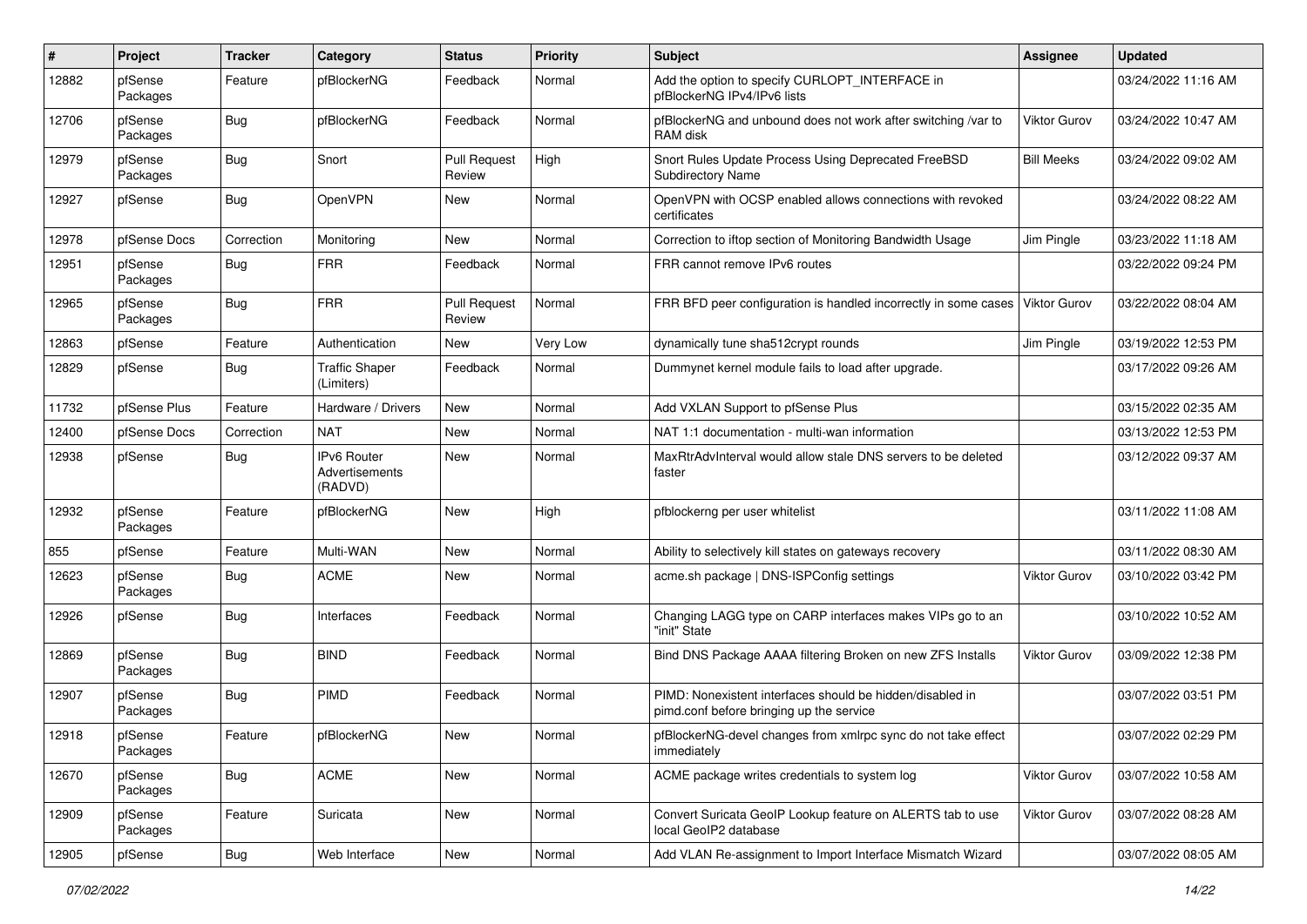| #     | Project             | <b>Tracker</b> | Category                | <b>Status</b> | <b>Priority</b> | <b>Subject</b>                                                                                                                                                          | Assignee      | <b>Updated</b>      |
|-------|---------------------|----------------|-------------------------|---------------|-----------------|-------------------------------------------------------------------------------------------------------------------------------------------------------------------------|---------------|---------------------|
| 12903 | pfSense             | Feature        | Notifications           | New           | Normal          | alternative authentication methods for email notifications?                                                                                                             |               | 03/07/2022 07:52 AM |
| 11827 | pfSense<br>Packages | Feature        | <b>ACME</b>             | <b>New</b>    | Normal          | Please include acme deploy folder/scripts                                                                                                                               |               | 03/06/2022 04:31 AM |
| 11530 | pfSense<br>Packages | Bug            | ntop                    | Feedback      | Low             | ntopng 4.2 needs to be updated to 4.3, Bug when accessing a<br>host for details                                                                                         |               | 03/05/2022 08:35 PM |
| 12899 | pfSense<br>Packages | <b>Bug</b>     | Suricata                | <b>New</b>    | Normal          | Suricata doesn't honor Pass List                                                                                                                                        |               | 03/04/2022 01:22 PM |
| 12865 | pfSense<br>Packages | Todo           | <b>RRD Summary</b>      | Feedback      | Normal          | <b>RRD Summary improvements</b>                                                                                                                                         | Viktor Gurov  | 03/04/2022 12:20 PM |
| 12894 | pfSense Plus        | Bug            | Certificates            | <b>New</b>    | Low             | duplicating freshly created certificates through refreshing                                                                                                             |               | 03/03/2022 02:35 PM |
| 5922  | pfSense             | Feature        | <b>SNMP</b>             | <b>New</b>    | Normal          | SNMP - enable SNMP v3 functionality                                                                                                                                     | Viktor Gurov  | 03/02/2022 02:40 PM |
| 11879 | pfSense<br>Packages | Feature        | <b>ACME</b>             | Feedback      | Normal          | Add support for SSL.com ACME server                                                                                                                                     | Jim Pingle    | 03/02/2022 02:03 PM |
| 12889 | pfSense<br>Packages | Feature        | <b>FRR</b>              | <b>New</b>    | Normal          | FRR GUI add set ipv6 next-hop global                                                                                                                                    |               | 03/02/2022 06:10 AM |
| 12888 | pfSense             | <b>Bug</b>     | Rules / NAT             | <b>New</b>    | Normal          | pfSense sends un-NATed packets during OpenVPN startup                                                                                                                   |               | 03/01/2022 03:13 PM |
| 12742 | pfSense<br>Packages | <b>Bug</b>     | FreeRADIUS              | Feedback      | Normal          | freeRADIUS virtual-server-default: modules dailycounter,<br>monthlycounter, noresetcounter, expire_on_login in authorize<br>section prevent virtual server from loading |               | 03/01/2022 12:45 PM |
| 4632  | pfSense             | Feature        | <b>Operating System</b> | New           | Normal          | Support for Multipath TCP (MPTCP)                                                                                                                                       | Jim Thompson  | 03/01/2022 05:39 AM |
| 12883 | pfSense Docs        | Todo           | <b>DNS</b>              | <b>New</b>    | Normal          | Feedback on Services - DNS Resolver - Host Overrides                                                                                                                    |               | 02/28/2022 07:54 PM |
| 11778 | pfSense             | <b>Bug</b>     | OpenVPN                 | New           | Normal          | OpenVPN uses 100% CPU after experiencing packet loss                                                                                                                    |               | 02/28/2022 07:38 AM |
| 12857 | pfSense             | Bug            | Gateways                | <b>New</b>    | Normal          | Firewall gateway goes away when making changes to Bridge0<br>device                                                                                                     |               | 02/27/2022 11:20 AM |
| 12259 | pfSense             | Bug            | <b>Operating System</b> | New           | Normal          | Intel em NICs Suffering Performance Degradation on FreeBSD12                                                                                                            |               | 02/25/2022 09:28 PM |
| 12874 | pfSense             | Feature        | OpenVPN                 | New           | Normal          | OpenVPN RADIUS Framed-Pool                                                                                                                                              |               | 02/25/2022 02:24 PM |
| 12860 | pfSense<br>Packages | Feature        | New Package<br>Request  | <b>New</b>    | Normal          | add mmc-utils package to all images                                                                                                                                     |               | 02/24/2022 07:18 AM |
| 12861 | pfSense Docs        | Correction     | Hardware                | <b>New</b>    | Normal          | pfSense hardware tuning guide references obsolete interface<br>loader variable & buffer limits                                                                          |               | 02/23/2022 05:31 PM |
| 12859 | pfSense<br>Packages | Feature        | Zabbix                  | <b>New</b>    | Normal          | Add Zabbix 6.0 LTS (agent and proxy) packages                                                                                                                           |               | 02/23/2022 07:11 AM |
| 12849 | pfSense             | <b>Bug</b>     | <b>Operating System</b> | New           | Normal          | pfsync kernel crash on reboot                                                                                                                                           | Mateusz Guzik | 02/22/2022 02:02 PM |
| 12853 | pfSense             | Bug            | <b>NAT Reflection</b>   | Feedback      | High            | Network Address Translation - Pure NAT pfsense freeze after<br>reboot                                                                                                   |               | 02/22/2022 08:40 AM |
| 12850 | pfSense             | Bug            | Routing                 | New           | Low             | Console error during boot: "route: route has not been found"                                                                                                            |               | 02/22/2022 08:27 AM |
| 12832 | pfSense Plus        | Feature        | Hardware / Drivers      | New           | Very Low        | 6100 configurable Blinking Blue LED                                                                                                                                     |               | 02/22/2022 07:30 AM |
| 12553 | pfSense             | Feature        | Backup / Restore        | New           | Normal          | Auto Config Backup: Allow selecting multiple backups for deletion                                                                                                       |               | 02/22/2022 04:27 AM |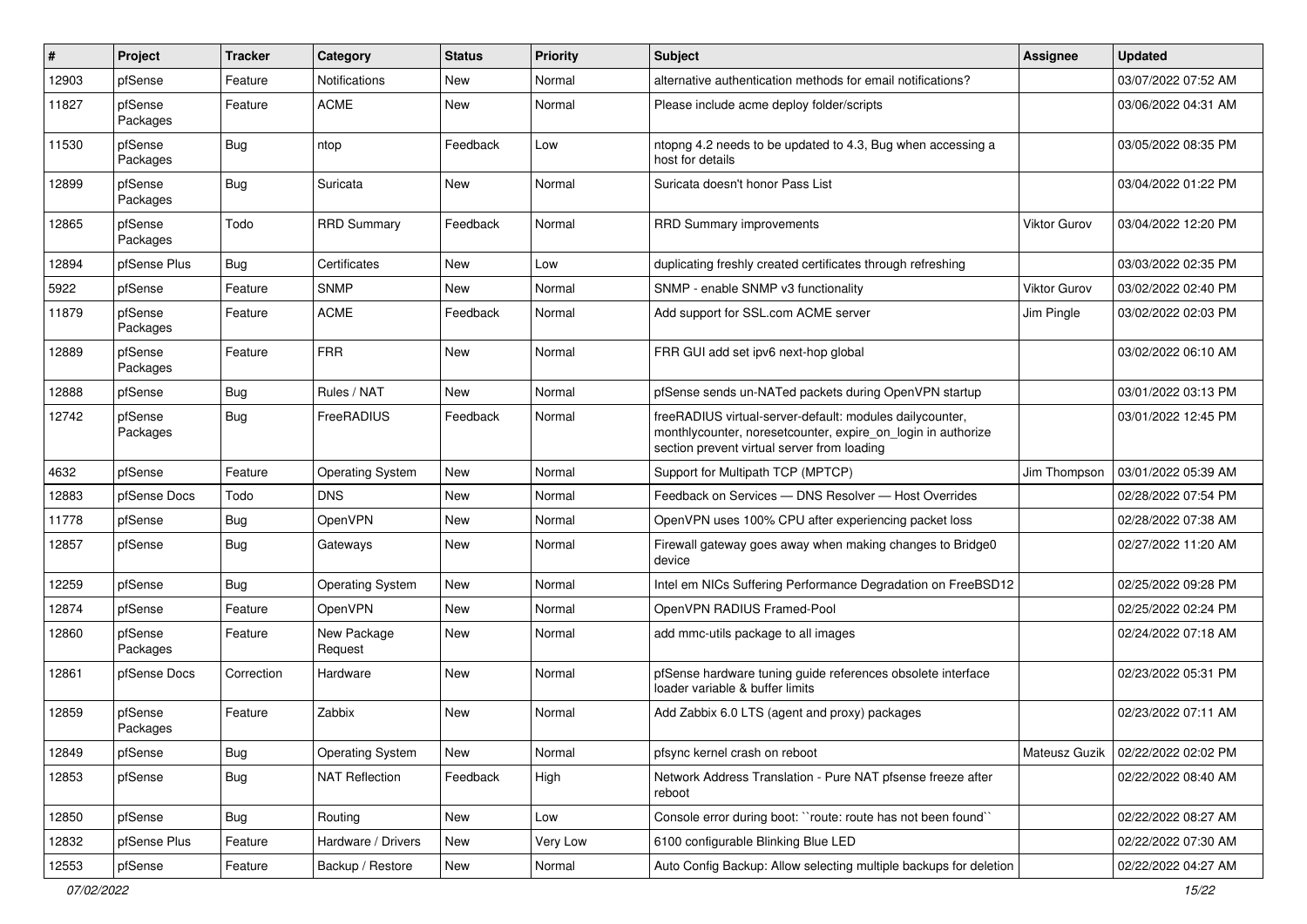| #     | Project             | <b>Tracker</b> | Category                 | <b>Status</b> | <b>Priority</b> | Subject                                                                                                       | <b>Assignee</b>     | <b>Updated</b>      |
|-------|---------------------|----------------|--------------------------|---------------|-----------------|---------------------------------------------------------------------------------------------------------------|---------------------|---------------------|
| 12848 | pfSense             | Feature        | Dynamic DNS              | New           | Normal          | Evaluation of the DynDNS "Result Match" string                                                                |                     | 02/22/2022 02:01 AM |
| 12845 | pfSense<br>Packages | Bug            | softflowd                | <b>New</b>    | Normal          | softflowd wrong vlan tag                                                                                      |                     | 02/21/2022 10:40 AM |
| 12828 | pfSense             | Bug            | <b>Wireless</b>          | <b>New</b>    | Normal          | pfSense keeps crashing (Fatal trap 12: page fault while in kernel<br>mode)                                    |                     | 02/21/2022 07:55 AM |
| 12708 | pfSense             | Bug            | Aliases / Tables         | <b>New</b>    | Normal          | alias with non resolving DNS entry breaks underlying pf table                                                 |                     | 02/20/2022 06:13 PM |
| 12822 | pfSense<br>Packages | <b>Bug</b>     | pfBlockerNG              | <b>New</b>    | Normal          | IPv4 Source ASN format not working                                                                            |                     | 02/18/2022 10:47 AM |
| 12823 | pfSense             | <b>Bug</b>     | DHCP (IPv6)              | <b>New</b>    | Normal          | Multiple DHCP6 WAN connections PPPoE interface 'defached'<br>status                                           |                     | 02/18/2022 05:39 AM |
| 8882  | pfSense             | <b>Bug</b>     | Interfaces               | Incomplete    | Normal          | Interface assignments lost on reboot                                                                          |                     | 02/17/2022 02:24 PM |
| 12475 | pfSense<br>Packages | Bug            | OpenVPN Client<br>Export | Feedback      | Normal          | OpenVPN Client Export does not show certificate without private<br>key                                        | Jim Pingle          | 02/17/2022 08:24 AM |
| 12813 | pfSense             | Feature        | Installer                | <b>New</b>    | Low             | Recover extra data in the installer                                                                           |                     | 02/17/2022 07:52 AM |
| 10395 | pfSense             | Feature        | Dashboard                | <b>New</b>    | Low             | Add Dashboard System Information support for more PC<br>Engines APU boards                                    |                     | 02/17/2022 01:02 AM |
| 12812 | pfSense<br>Packages | Feature        | arpwatch                 | <b>New</b>    | Normal          | Would it be helpful if the FreeBSD net-mgmt/arpwatch port had<br>an option to use mail/dma for mail delivery? |                     | 02/16/2022 06:09 PM |
| 12806 | pfSense<br>Packages | Todo           | node exporter            | <b>New</b>    | Normal          | Update node exporter to 1.3.1                                                                                 |                     | 02/15/2022 05:26 PM |
| 12805 | pfSense Docs        | New Content    | General                  | <b>New</b>    | Very Low        | Add documentation about what triggers a notfication                                                           |                     | 02/15/2022 05:10 PM |
| 12804 | pfSense Docs        | New Content    | General                  | <b>New</b>    | Very Low        | Create Slack documentation                                                                                    |                     | 02/15/2022 04:59 PM |
| 12797 | pfSense             | Bug            | UPnP/NAT-PMP             | New           | Normal          | UPnP+STUN forms invalid outbound NAT rules using the<br>external address discovered from STUN                 |                     | 02/15/2022 01:01 PM |
| 12683 | pfSense<br>Packages | <b>Bug</b>     | Snort                    | Feedback      | Normal          | snort_get_vpns_list() does not include OpenVPN CSO                                                            | <b>Viktor Gurov</b> | 02/15/2022 10:47 AM |
| 11931 | pfSense<br>Packages | Feature        | <b>ACME</b>              | <b>New</b>    | Normal          | Add support for validating a domain's ownership via Google<br>Cloud Cloud DNS                                 |                     | 02/15/2022 03:18 AM |
| 9200  | pfSense<br>Packages | Todo           | <b>ACME</b>              | <b>New</b>    | Normal          | Add DNS support for Google domain to Acme manager                                                             | Jim Pingle          | 02/15/2022 03:16 AM |
| 12789 | pfSense<br>Packages | Feature        | <b>ACME</b>              | New           | Very Low        | Show expiration date of certificates in the ACME package list                                                 |                     | 02/14/2022 09:20 AM |
| 11836 | pfSense<br>Packages | <b>Bug</b>     | FRR                      | Assigned      | Normal          | FRR ACCEPTFILTER unstable                                                                                     | <b>Viktor Gurov</b> | 02/14/2022 07:20 AM |
| 12543 | pfSense             | <b>Bug</b>     | Web Interface            | Feedback      | Normal          | Deleteing a Outbound NAT rule gave me an empty rule and<br>displayed php error in UI.                         |                     | 02/14/2022 04:36 AM |
| 12791 | pfSense Docs        | New Content    | Diagnostics              | New           | Normal          | Diagnostic Information for Support (pfSense)                                                                  |                     | 02/13/2022 08:49 PM |
| 12787 | pfSense Docs        | Todo           | <b>IPsec</b>             | New           | Normal          | Feedback on pfSense Configuration Recipes - Routing Internet<br>Traffic Through a Site-to-Site IPsec Tunnel   |                     | 02/11/2022 11:28 PM |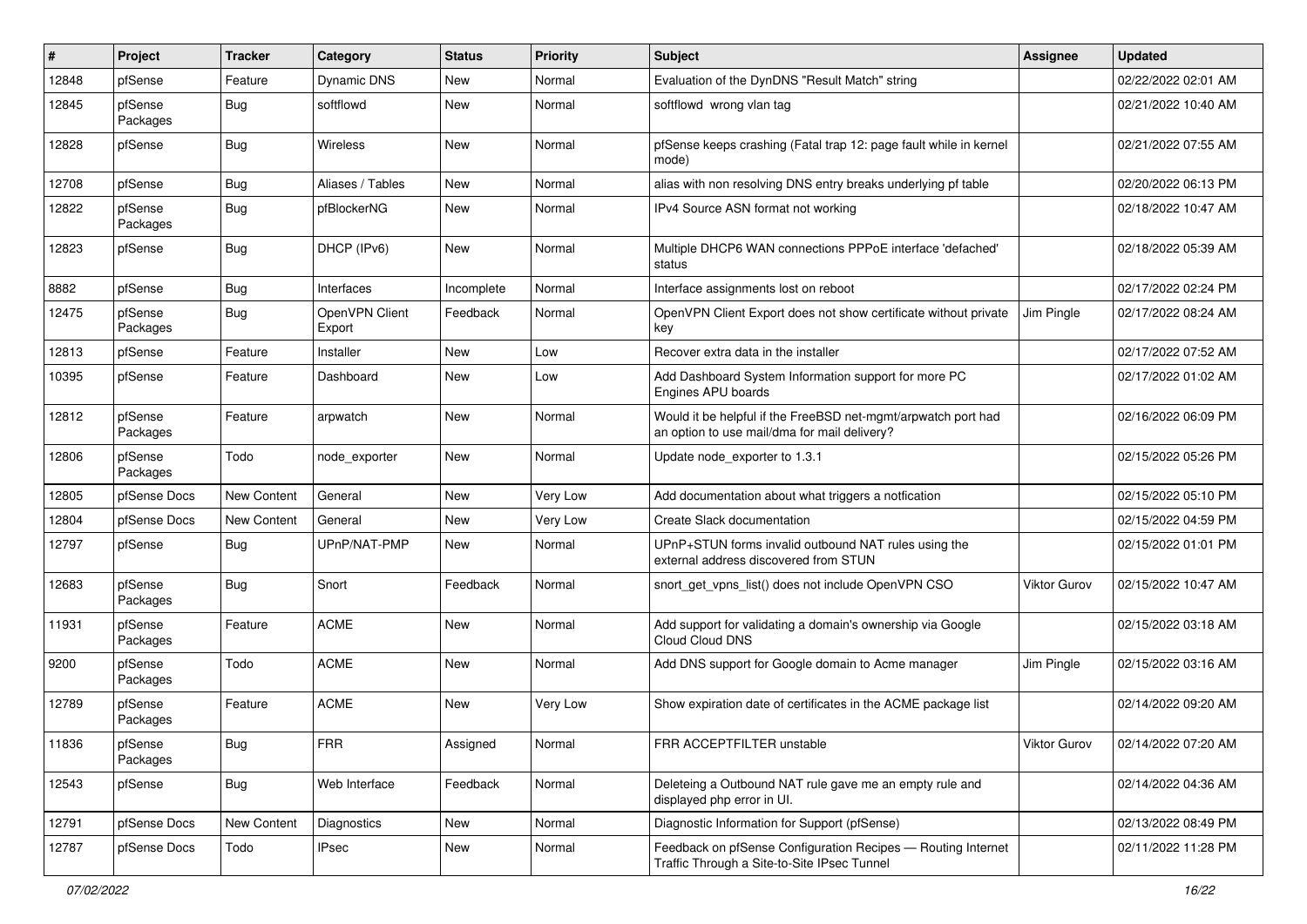| $\pmb{\#}$ | Project             | <b>Tracker</b> | Category               | <b>Status</b> | <b>Priority</b> | <b>Subject</b>                                                                                                                                         | Assignee              | <b>Updated</b>      |
|------------|---------------------|----------------|------------------------|---------------|-----------------|--------------------------------------------------------------------------------------------------------------------------------------------------------|-----------------------|---------------------|
| 11036      | pfSense<br>Packages | Bug            | haproxy                | New           | Normal          | <b>HAproxy ACL</b>                                                                                                                                     |                       | 02/11/2022 11:27 AM |
| 8179       | pfSense             | Bug            | DHCP (IPv4)            | Feedback      | Normal          | Incorrect reverse DNS zone in DHCP server config for<br>non-octet-aligned subnet mask                                                                  | Renato Botelho        | 02/09/2022 11:17 PM |
| 12329      | pfSense<br>Packages | Feature        | Avahi                  | <b>New</b>    | Normal          | Add optional floating firewall rules for IPv4 and IPv6                                                                                                 |                       | 02/09/2022 04:43 PM |
| 12759      | pfSense Plus        | <b>Bug</b>     | Package System         | New           | Very Low        | Proprietary packages link to non-existant or non-public github<br>pages                                                                                |                       | 02/09/2022 10:43 AM |
| 8100       | pfSense             | <b>Bug</b>     | CARP                   | <b>New</b>    | Normal          | pfsync Initially Deletes States on Primary for Connections<br>Established through Secondary                                                            | Luiz Souza            | 02/08/2022 12:59 PM |
| 6799       | pfSense             | <b>Bug</b>     | Rules / NAT            | New           | Normal          | Using NOT (!) with interface subnet macros results unexpected<br>traffic passing when multiple subnets are included in the macro<br>(i.e. VIP subnets) |                       | 02/07/2022 02:18 PM |
| 12767      | pfSense<br>Packages | Bug            | Avahi                  | <b>New</b>    | Normal          | Package radavahi-daemon does does not exist in current<br>pfSense version and it has been removed" message on<br>pfSense 2.7 restore                   |                       | 02/07/2022 11:28 AM |
| 12762      | pfSense             | <b>Bug</b>     | <b>IPsec</b>           | <b>New</b>    | Normal          | IPsec keep alive check ignores Child SA Start Action                                                                                                   | <b>Viktor Gurov</b>   | 02/07/2022 11:21 AM |
| 12764      | pfSense             | <b>Bug</b>     | Gateways               | <b>New</b>    | Normal          | VTI gateway status is pending after assigning the VTI interface                                                                                        |                       | 02/07/2022 05:41 AM |
| 12243      | pfSense             | Todo           | Package System         | New           | Normal          | Implement "``plugin_interfaces()``                                                                                                                     |                       | 02/07/2022 03:50 AM |
| 12760      | pfSense<br>Packages | <b>Bug</b>     | WireGuard              | <b>New</b>    | Normal          | Link-local addresses disallowed on Wirequard interfaces                                                                                                | Christian<br>McDonald | 02/07/2022 03:50 AM |
| 12751      | pfSense<br>Packages | Bug            | <b>FRR</b>             | New           | Normal          | Improve FRR route restoration after gateway events                                                                                                     |                       | 02/06/2022 11:07 PM |
| 12351      | pfSense<br>Packages | Todo           | pfBlockerNG            | Feedback      | Normal          | Remove non-functional feeds                                                                                                                            | <b>Viktor Gurov</b>   | 02/04/2022 02:29 PM |
| 12258      | pfSense<br>Packages | Bug            | WireGuard              | Feedback      | Normal          | Copy key buttons only work in HTTPS mode                                                                                                               |                       | 02/03/2022 04:57 AM |
| 10466      | pfSense<br>Packages | Feature        | Suricata               | New           | Low             | Add checkbox to Suricata blocked host view to resolve all<br>resolvable IP's automatically                                                             |                       | 02/02/2022 06:04 PM |
| 12748      | pfSense<br>Packages | Feature        | Suricata               | <b>New</b>    | Normal          | Suricata blocked page timestamp breakout to it's own sortable<br>column                                                                                |                       | 02/01/2022 12:06 PM |
| 12746      | pfSense             | Feature        | Interfaces             | <b>New</b>    | High            | <b>IPoE</b> feature for WAN interface                                                                                                                  |                       | 02/01/2022 01:42 AM |
| 12734      | pfSense             | <b>Bug</b>     | Web Interface          | Incomplete    | Low             | Long hostname breaks DHCP leases layout                                                                                                                |                       | 01/31/2022 01:03 PM |
| 12656      | pfSense<br>Packages | Feature        | New Package<br>Request | New           | Normal          | <b>NextDNS</b>                                                                                                                                         |                       | 01/31/2022 01:50 AM |
| 12736      | pfSense<br>Packages | Feature        | pfBlockerNG            | New           | Low             | Allow custom cron intervals                                                                                                                            |                       | 01/30/2022 08:55 PM |
| 12740      | pfSense             | Bug            | FreeBSD                | Incomplete    | Normal          | panic: esp input cb: Unexpected address family                                                                                                         |                       | 01/27/2022 01:19 PM |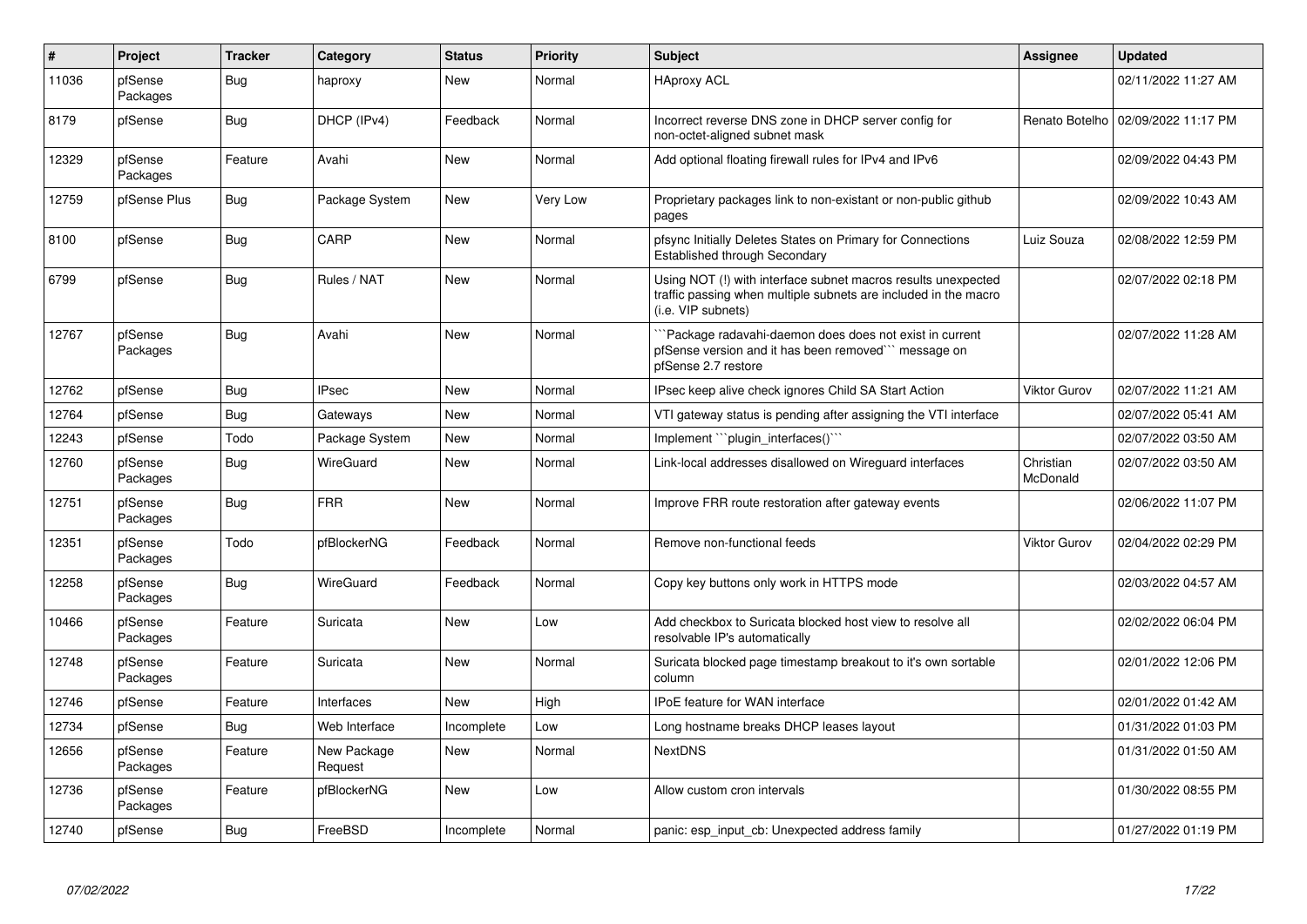| $\#$  | Project             | <b>Tracker</b> | Category                        | <b>Status</b>                 | <b>Priority</b> | Subject                                                                                                         | <b>Assignee</b>       | <b>Updated</b>      |
|-------|---------------------|----------------|---------------------------------|-------------------------------|-----------------|-----------------------------------------------------------------------------------------------------------------|-----------------------|---------------------|
| 12732 | pfSense<br>Packages | Bug            | squidguard                      | New                           | High            | Squid https filtering squidguard acl target list - erratic behaviour                                            |                       | 01/26/2022 09:11 AM |
| 12730 | pfSense             | Bug            | <b>Captive Portal</b>           | New                           | Normal          | RADIUS accounting does not work if WAN is down                                                                  |                       | 01/26/2022 05:13 AM |
| 9700  | pfSense<br>Packages | Feature        | Squid                           | Feedback                      | Normal          | Secure Squid HTTPS Proxy                                                                                        |                       | 01/25/2022 06:39 PM |
| 12717 | pfSense<br>Packages | Todo           | Squid                           | New                           | Normal          | Squid 5.x Branch                                                                                                |                       | 01/25/2022 06:24 PM |
| 12726 | pfSense             | Bug            | Authentication                  | New                           | Normal          | LDAP select container button auto populate                                                                      |                       | 01/25/2022 01:48 PM |
| 12705 | pfSense             | Bug            | <b>IPsec</b>                    | Incomplete                    | Normal          | ECDSA certificate does not work for IPSec VPN phase 1                                                           |                       | 01/24/2022 03:22 PM |
| 12720 | pfSense             | Bug            | Rules / NAT                     | <b>Pull Request</b><br>Review | Normal          | Hide the "tag" field on non-floating tabs                                                                       | <b>Viktor Gurov</b>   | 01/24/2022 03:11 PM |
| 12281 | pfSense<br>Packages | Feature        | Nut                             | New                           | Normal          | Add support for Telegram/Pushover notifications                                                                 | <b>Viktor Gurov</b>   | 01/24/2022 07:25 AM |
| 12715 | pfSense             | <b>Bug</b>     | Authentication                  | <b>New</b>                    | Normal          | Long system startup time when LDAP is configured and<br>unavailable during startup.                             | Christian<br>McDonald | 01/24/2022 05:50 AM |
| 7329  | pfSense             | <b>Bug</b>     | <b>DNS Forwarder</b>            | <b>New</b>                    | Low             | DHCP Not Updating DNS                                                                                           |                       | 01/21/2022 09:16 PM |
| 12711 | pfSense<br>Packages | Feature        | Telegraf                        | New                           | Normal          | Add InfluxDB V2 support                                                                                         |                       | 01/21/2022 02:54 AM |
| 7352  | pfSense             | Bug            | Routing                         | New                           | Normal          | pfSense IPv6 static route is dumped after a WAN flap                                                            |                       | 01/20/2022 09:35 AM |
| 9500  | pfSense<br>Packages | Bug            | haproxy                         | New                           | Normal          | HAproxy does not delete non-applicable action config                                                            |                       | 01/18/2022 06:28 AM |
| 12382 | pfSense             | Regression     | <b>OpenVPN</b>                  | New                           | Normal          | Certificate Depth checking creates OpenVPN micro-outages<br>every time a user authenticates after 2.5.2 upgrade |                       | 01/17/2022 04:17 AM |
| 12659 | pfSense Docs        | Todo           | Hardware                        | <b>New</b>                    | Normal          | Feedback on Hardware - Hardware Tuning and<br>Troubleshooting - Flow Control for ix                             |                       | 01/16/2022 10:22 AM |
| 2234  | pfSense             | Bug            | Web Interface                   | Confirmed                     | Low             | Status: Traffic Graph - only shows interface's subnet                                                           |                       | 01/15/2022 08:33 PM |
| 6926  | pfSense             | <b>Bug</b>     | UPnP/NAT-PMP                    | <b>New</b>                    | Normal          | Miniupnp advertising expired IPv6 address                                                                       |                       | 01/15/2022 08:29 PM |
| 10843 | pfSense             | Feature        | Authentication                  | New                           | Normal          | Allow user manager settings to specify multiple authentication<br>servers                                       |                       | 01/13/2022 07:22 AM |
| 12679 | pfSense             | Feature        | Interfaces                      | <b>New</b>                    | Normal          | Remind user to update DHCPv6 range when changing interface<br>IPv6 prefix                                       |                       | 01/12/2022 07:36 AM |
| 12676 | pfSense             | Feature        | Rules / NAT                     | New                           | Normal          | Add the Tagged option on the Port Forward rules edit page                                                       |                       | 01/11/2022 05:52 AM |
| 12607 | pfSense Plus        | Bug            | Hardware / Drivers              | New                           | High            | Instability with Snort Inline with AWS Instances                                                                |                       | 01/10/2022 09:03 PM |
| 1849  | pfSense             | <b>Bug</b>     | <b>Traffic Shaper</b><br>(ALTQ) | New                           | Normal          | Traffic shaper - By Queue view needs to show/use friendly<br>inerface names                                     |                       | 01/10/2022 08:10 AM |
| 5253  | pfSense             | Bug            | PPP Interfaces                  | New                           | Normal          | 3gstats.php 100% CPU                                                                                            |                       | 01/08/2022 05:02 PM |
| 12260 | pfSense<br>Packages | Bug            | ntop                            | New                           | Normal          | Update popup and version missmatch?                                                                             |                       | 01/08/2022 05:53 AM |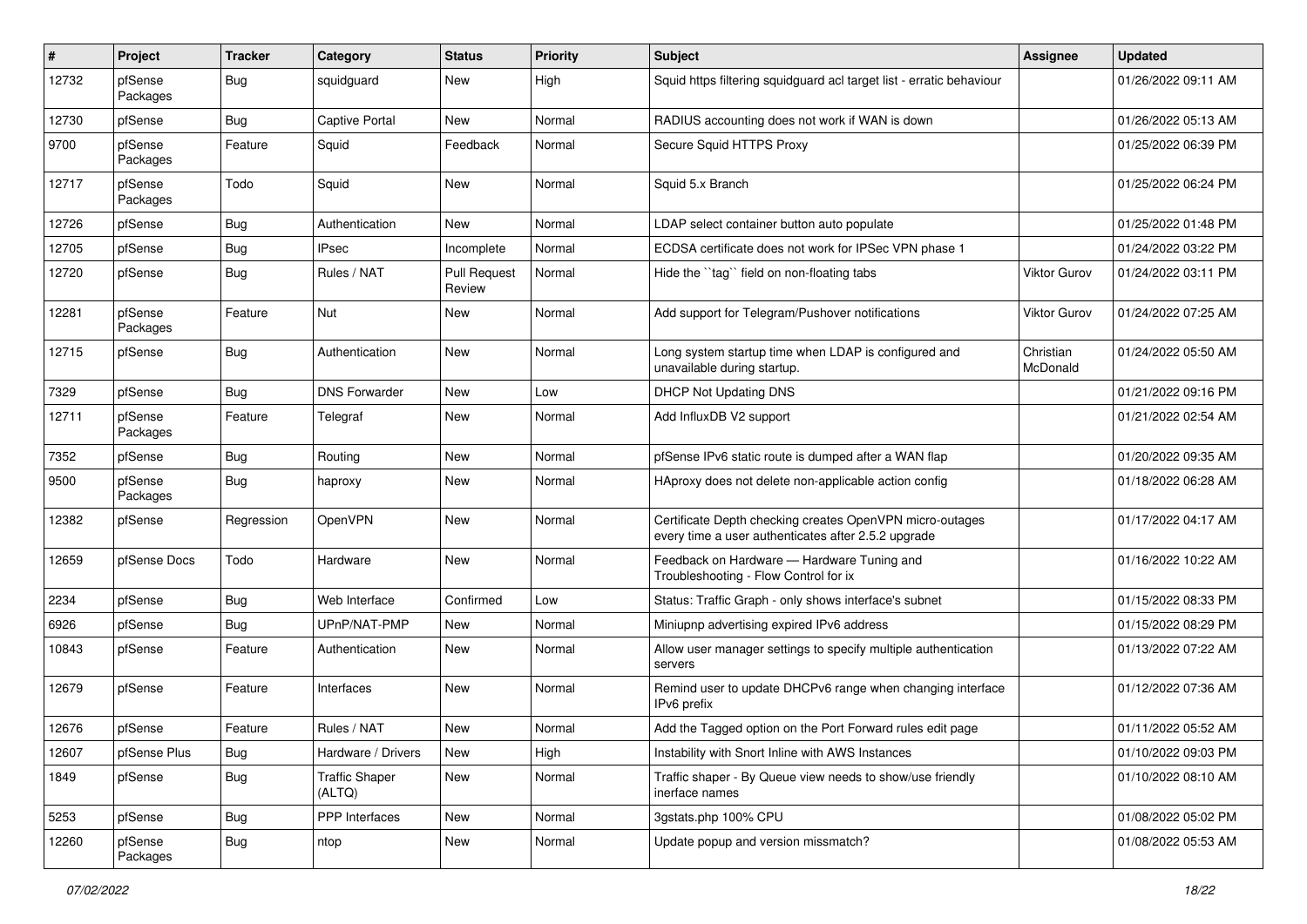| #     | Project             | <b>Tracker</b> | Category                | <b>Status</b> | <b>Priority</b> | <b>Subject</b>                                                                                | <b>Assignee</b>       | <b>Updated</b>      |
|-------|---------------------|----------------|-------------------------|---------------|-----------------|-----------------------------------------------------------------------------------------------|-----------------------|---------------------|
| 12665 | pfSense             | Feature        | Rules / NAT             | New           | Normal          | Ability to add custom pf rules from the GUI                                                   |                       | 01/07/2022 09:30 AM |
| 12667 | pfSense<br>Packages | <b>Bug</b>     | WireGuard               | <b>New</b>    | Normal          | Firewall Crashed After Upgrading Wireguard                                                    |                       | 01/07/2022 09:18 AM |
| 4242  | pfSense             | Feature        | Authentication          | <b>New</b>    | Normal          | Two Factor or OTP Authentication for Admin Interface                                          |                       | 01/04/2022 12:07 PM |
| 11927 | pfSense             | Feature        | DHCP (IPv4)             | Feedback      | Normal          | Allow DHCP not to serve a gateway - small fix                                                 |                       | 01/03/2022 04:17 PM |
| 7626  | pfSense             | Feature        | Interfaces              | New           | Normal          | Add IPoE support for WAN                                                                      |                       | 01/01/2022 12:31 AM |
| 8516  | pfSense<br>Packages | Bug            | FreeRADIUS              | New           | Normal          | FreeRADIUS requires settings re-saved after pfSense upgrade                                   | Jim Pingle            | 12/31/2021 05:58 PM |
| 8113  | pfSense             | Bug            | Interfaces              | New           | Normal          | MTU setting on bridge, openvpn clients ignored                                                |                       | 12/31/2021 05:55 PM |
| 7400  | pfSense             | <b>Bug</b>     | <b>Traffic Graphs</b>   | Assigned      | Normal          | Traffic Graphs show bad data on 2.3.3 1                                                       | <b>Jared Dillard</b>  | 12/31/2021 05:47 PM |
| 6993  | pfSense             | Bug            | OpenVPN                 | New           | Normal          | OpenVPN status error during CARP state transition                                             | James Webb            | 12/31/2021 05:44 PM |
| 7113  | pfSense             | <b>Bug</b>     | Dashboard               | New           | Normal          | Interface name in Traffic Graphs                                                              |                       | 12/31/2021 05:40 PM |
| 4345  | pfSense             | <b>Bug</b>     | <b>Operating System</b> | Confirmed     | Normal          | Traffic Shaping doesn't work with Xen netfront driver                                         |                       | 12/31/2021 05:30 PM |
| 5629  | pfSense             | Bug            | <b>IPsec</b>            | New           | Normal          | Allow for IPsec configuration using certs without a CA                                        |                       | 12/31/2021 05:21 PM |
| 11130 | pfSense<br>Packages | Feature        | <b>FRR</b>              | Feedback      | Normal          | FRR RIP support                                                                               | Jim Pingle            | 12/31/2021 04:19 PM |
| 12423 | pfSense<br>Packages | Bug            | pfBlockerNG             | Feedback      | Normal          | Dashboard shows "SQLite database missing, Force Reload<br>DNSBL to recover!"                  |                       | 12/31/2021 01:06 PM |
| 12655 | pfSense<br>Packages | <b>Bug</b>     | Telegraf                | New           | Normal          | telegraf, wireguard plugin failing                                                            |                       | 12/30/2021 05:51 PM |
| 12414 | pfSense<br>Packages | <b>Bug</b>     | pfBlockerNG             | Feedback      | Normal          | DNSBL SafeSearch page displays input validation error if DoH /<br>DoT blocking is not enabled |                       | 12/30/2021 02:49 PM |
| 12206 | pfSense<br>Packages | <b>Bug</b>     | <b>NET-SNMP</b>         | Feedback      | Normal          | Certificate Manager page doesn't show Net-SNMP used<br>certificates                           | <b>Viktor Gurov</b>   | 12/30/2021 09:40 AM |
| 12653 | pfSense<br>Packages | Regression     | <b>FRR</b>              | Feedback      | Normal          | RIP related startup error                                                                     | Viktor Gurov          | 12/30/2021 08:37 AM |
| 6289  | pfSense             | <b>Bug</b>     | Interfaces              | <b>New</b>    | Normal          | IPv6 address not given to track6 interfaces on create                                         |                       | 12/30/2021 04:17 AM |
| 11872 | pfSense             | Bug            | Interfaces              | New           | Normal          | gif interfaces reporting incorrect traffic counters                                           |                       | 12/30/2021 04:00 AM |
| 11759 | pfSense             | <b>Bug</b>     | Dashboard               | New           | Normal          | Traffic graphs on dashboard double upload on pppoe links                                      |                       | 12/30/2021 04:00 AM |
| 12643 | pfSense<br>Packages | Regression     | Suricata                | Feedback      | Normal          | Rule categories are cleared after clicking the save button on the<br>Global Settings page     |                       | 12/30/2021 03:44 AM |
| 12648 | pfSense             | <b>Bug</b>     | <b>Captive Portal</b>   | New           | Normal          | Undocumented variables 'listenporthttp' and 'listenporthttps'                                 |                       | 12/28/2021 10:44 AM |
| 6651  | pfSense<br>Packages | Feature        | <b>FRR</b>              | Feedback      | Normal          | Loopback interfaces                                                                           | Christian<br>McDonald | 12/25/2021 02:42 PM |
| 12070 | pfSense             | <b>Bug</b>     | DHCP (IPv4)             | New           | Low             | VLAN0 for WAN DHCP                                                                            |                       | 12/23/2021 04:31 PM |
| 12264 | pfSense<br>Packages | Bug            | Squid                   | Feedback      | Low             | Stray <table> line in squid_monitor.php</table>                                               | Viktor Gurov          | 12/23/2021 10:53 AM |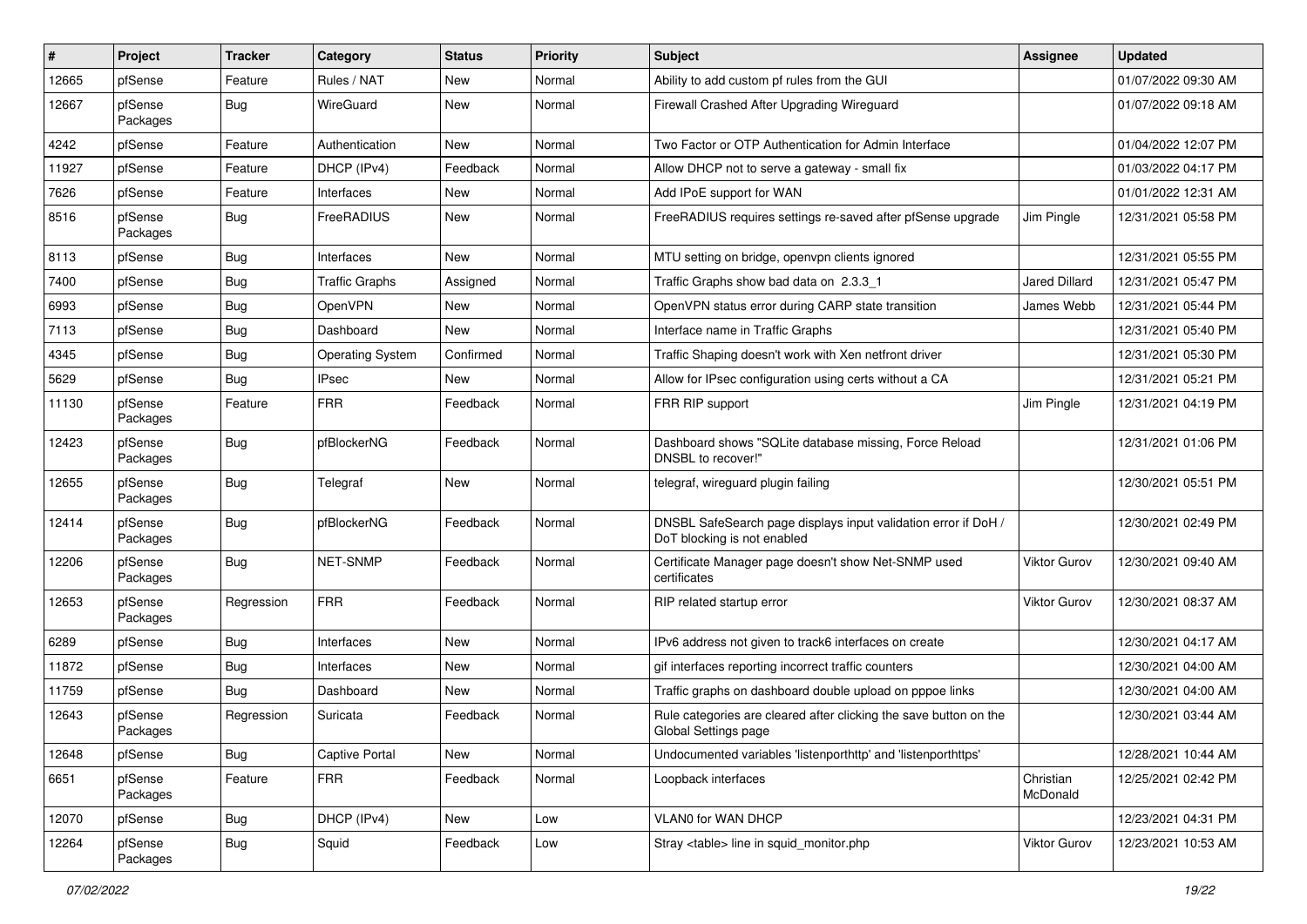| $\overline{\boldsymbol{H}}$ | Project             | <b>Tracker</b> | Category            | <b>Status</b> | Priority | <b>Subject</b>                                                                                                                   | Assignee              | <b>Updated</b>      |
|-----------------------------|---------------------|----------------|---------------------|---------------|----------|----------------------------------------------------------------------------------------------------------------------------------|-----------------------|---------------------|
| 11098                       | pfSense<br>Packages | <b>Bug</b>     | Backup              | Feedback      | Normal   | Backup Files and Directories plugin crashes firewall if /root<br>specified as backup location                                    | <b>Viktor Gurov</b>   | 12/23/2021 10:45 AM |
| 10732                       | pfSense             | Feature        | High Availability   | New           | Very Low | Warning banner for secondary HA node                                                                                             |                       | 12/23/2021 03:34 AM |
| 12513                       | pfSense<br>Packages | Feature        | WireGuard           | <b>New</b>    | Normal   | WireGuard Utilization Status (Beyond Active Connection)                                                                          | Christian<br>McDonald | 12/22/2021 08:40 PM |
| 12473                       | pfSense             | Feature        | <b>IPsec</b>        | New           | Normal   | Allow user adjustment of IPsec Keep Alive periodic checks                                                                        |                       | 12/22/2021 05:59 AM |
| 12215                       | pfSense             | Regression     | <b>OpenVPN</b>      | Feedback      | Normal   | OpenVPN does not resync when running on a gateway group                                                                          |                       | 12/22/2021 05:49 AM |
| 11588                       | pfSense             | Feature        | WireGuard           | New           | Low      | Automatically suggest next IP address in Wireguard interface<br>subnet when creating a peer                                      |                       | 12/22/2021 03:35 AM |
| 12625                       | pfSense             | Feature        | Logging             | <b>New</b>    | Normal   | Granular logging options for default firewall rules.                                                                             |                       | 12/21/2021 06:39 PM |
| 8827                        | pfSense<br>Packages | Bug            | squidguard          | <b>New</b>    | Normal   | Squidguard: ACL redirect modes 'redirect' and 'err page' send<br>unresolvable URLs to the client.                                | <b>Viktor Gurov</b>   | 12/21/2021 05:49 AM |
| 11738                       | pfSense<br>Packages | Regression     | squidguard          | Feedback      | Normal   | SquidGuard 1.16.18 17 Not Filtering Blacklist No-Transparent<br>Mode                                                             | <b>Viktor Gurov</b>   | 12/21/2021 05:48 AM |
| 11960                       | pfSense             | Bug            | Gateway Monitoring  | Feedback      | Normal   | Gateway Monitoring Traffic Goes Out Default Gateway                                                                              |                       | 12/20/2021 05:43 AM |
| 7152                        | pfSense             | Bug            | <b>DNS Resolver</b> | New           | Normal   | Unbound / DNS Resolver issue if "Register DHCP static<br>mappings in the DNS Resolver" set before wildcard DNS custom<br>options |                       | 12/18/2021 04:59 PM |
| 5849                        | pfSense             | <b>Bug</b>     | CARP                | New           | Normal   | Routing fail on CARP IPsec                                                                                                       |                       | 12/18/2021 04:41 PM |
| 7235                        | pfSense             | <b>Bug</b>     | <b>IPsec</b>        | New           | Normal   | 4860 has not got significant IPsec performance rising with<br>enabled HW acceleration                                            | Luiz Souza            | 12/18/2021 04:32 PM |
| 12608                       | pfSense<br>Packages | <b>Bug</b>     | WireGuard           | New           | High     | WireGuard tunnels monitored by dpinger causing system to stop<br>routing completely in certain situations                        | Christian<br>McDonald | 12/16/2021 03:14 PM |
| 12581                       | pfSense             | Regression     | DHCP (IPv6)         | <b>New</b>    | Normal   | CARP IPv6 assigned address does not get advertised to<br>endpoints with RADV                                                     |                       | 12/16/2021 02:34 PM |
| 12602                       | pfSense             | Feature        | <b>Dynamic DNS</b>  | <b>New</b>    | Normal   | DHCPv6 should allow DDNS Client updates for hosts                                                                                |                       | 12/15/2021 11:00 AM |
| 12600                       | pfSense             | Feature        | Aliases / Tables    | <b>New</b>    | Normal   | allow custom mask for a network alias created from a FQDN                                                                        |                       | 12/15/2021 10:50 AM |
| 11054                       | pfSense<br>Packages | Bug            | FreeRADIUS          | Assigned      | Normal   | Check Client Certificate CN not working as described                                                                             | <b>Viktor Gurov</b>   | 12/14/2021 07:22 AM |
| 7387                        | pfSense             | <b>Bug</b>     | Dashboard           | <b>New</b>    | Low      | New Traffic Graph in dashboard resets inverted view to normal<br>view                                                            | <b>Jared Dillard</b>  | 12/11/2021 08:14 PM |
| 3796                        | pfSense             | Bug            | Diagnostics         | Confirmed     | Normal   | States summary fails and is very slow with large state tables                                                                    |                       | 12/11/2021 08:03 PM |
| 4604                        | pfSense             | <b>Bug</b>     | <b>NTPD</b>         | <b>New</b>    | Normal   | NTP time server entries may or may not work, depending upon<br>interfaces selected when configuring NTP service                  |                       | 12/11/2021 07:59 PM |
| 1738                        | pfSense             | Bug            | Backup / Restore    | New           | Very Low | Restore fails when username in backup is not matching                                                                            |                       | 12/11/2021 07:51 PM |
| 1667                        | pfSense             | <b>Bug</b>     | L2TP                | <b>New</b>    | Normal   | L2TP server does not respond properly from a CARP VIP                                                                            |                       | 12/11/2021 07:43 PM |
| 12091                       | pfSense             | Feature        | Authentication      | <b>New</b>    | Normal   | RFE: Add support for sssd authentication                                                                                         |                       | 12/10/2021 04:55 PM |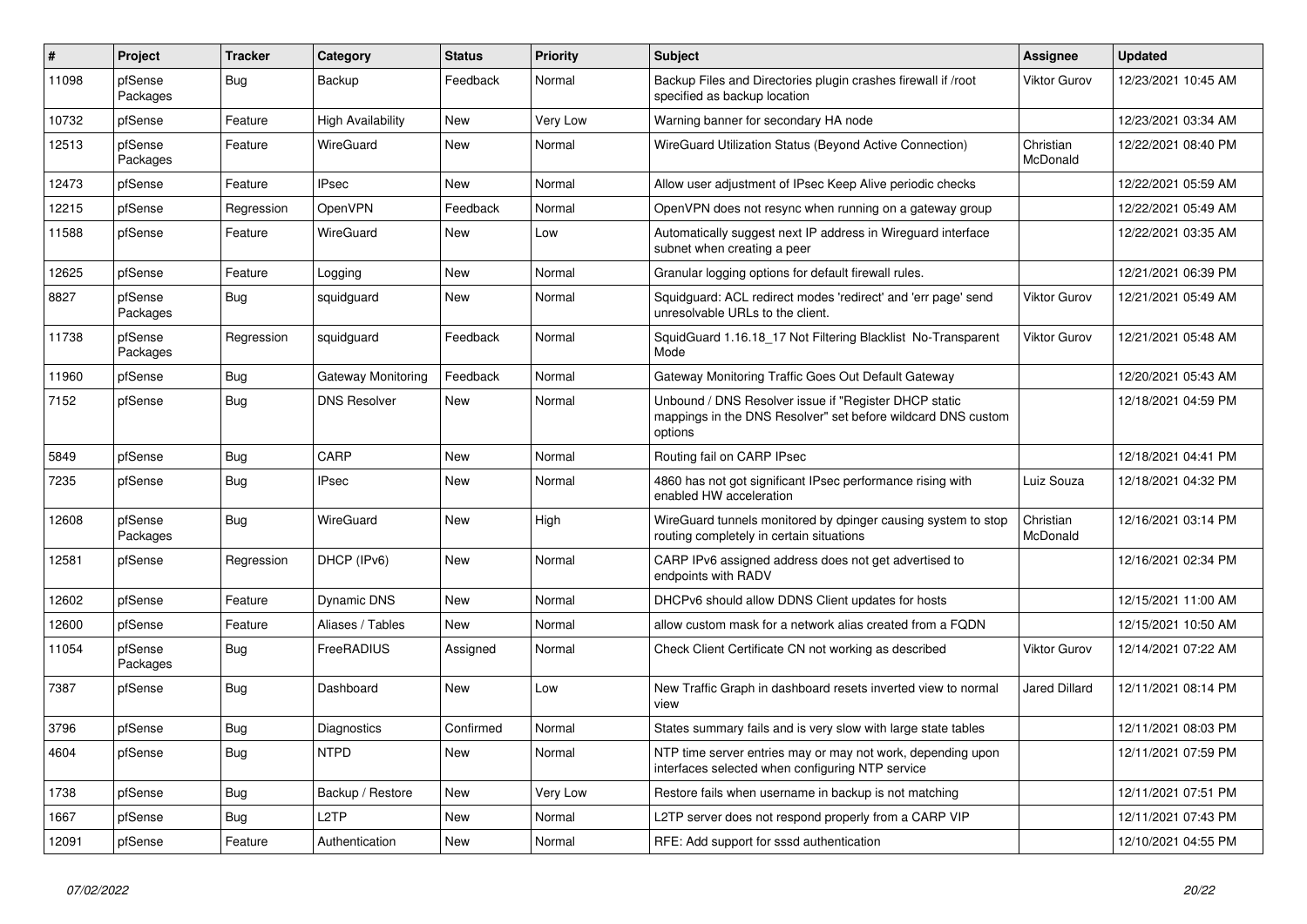| $\pmb{\#}$ | Project             | <b>Tracker</b> | Category                    | <b>Status</b>                 | <b>Priority</b> | <b>Subject</b>                                                                                                            | <b>Assignee</b>       | <b>Updated</b>      |
|------------|---------------------|----------------|-----------------------------|-------------------------------|-----------------|---------------------------------------------------------------------------------------------------------------------------|-----------------------|---------------------|
| 12552      | pfSense             | <b>Bug</b>     | OpenVPN                     | New                           | Normal          | "Pull DNS" option within OpenVPN client does not cause<br>pfSense to use DNS servers assigned by remote OpenVPN<br>server |                       | 12/08/2021 08:45 AM |
| 12573      | pfSense<br>Packages | Feature        | New Package<br>Request      | New                           | Normal          | Dashboard widget with external connection map                                                                             | aleksei<br>prokofiev  | 12/07/2021 07:38 AM |
| 12570      | pfSense Docs        | Correction     | General                     | New                           | Normal          | Active appliance list missing 6100                                                                                        |                       | 12/06/2021 11:41 AM |
| 12565      | pfSense Docs        | New Content    | OpenVPN                     | New                           | Normal          | Document new "Duplicate Connection Limit" option on OpenVPN<br>server instances                                           | Jim Pingle            | 12/06/2021 08:07 AM |
| 12564      | pfSense             | Feature        | Aliases / Tables            | <b>New</b>                    | Low             | add column to show that an Alias is in use by or not                                                                      |                       | 12/04/2021 07:25 PM |
| 12563      | pfSense             | <b>Bug</b>     | OpenVPN                     | <b>New</b>                    | Normal          | OpenVPN server doesn't support Framed-IPv6-Address RADIUS<br>attribute                                                    |                       | 12/03/2021 11:19 AM |
| 9370       | pfSense Docs        | Correction     | General                     | In Progress                   | Normal          | Update old screenshots                                                                                                    | Jim Pingle            | 12/03/2021 09:55 AM |
| 12547      | pfSense             | <b>Bug</b>     | <b>Operating System</b>     | Feedback                      | Normal          | unsheduled system reboot/crash                                                                                            | Mateusz Guzik         | 12/01/2021 01:20 PM |
| 12551      | pfSense             | Feature        | <b>DNS Resolver</b>         | New                           | Low             | Add ability to set DNS resolver search domain list                                                                        |                       | 12/01/2021 11:18 AM |
| 12506      | pfSense<br>Packages | <b>Bug</b>     | Suricata                    | Feedback                      | Normal          | Only selected instance is restarted on suppress list change                                                               | <b>Viktor Gurov</b>   | 12/01/2021 04:43 AM |
| 11182      | pfSense<br>Packages | <b>Bug</b>     | <b>NRPE</b>                 | New                           | Normal          | NRPE in HA syncs the bind IP                                                                                              |                       | 12/01/2021 02:15 AM |
| 10462      | pfSense<br>Packages | Feature        | <b>LCDProc</b>              | <b>Pull Request</b><br>Review | Normal          | CPU Temp Screen                                                                                                           |                       | 11/29/2021 08:28 AM |
| 12248      | pfSense             | Feature        | Package System              | <b>New</b>                    | Low             | Package Update Availability Notification                                                                                  |                       | 11/28/2021 10:02 AM |
| 12542      | pfSense             | <b>Bug</b>     | <b>Virtual IP Addresses</b> | New                           | Normal          | Cannot assign a same IPv6 Link-Local address to different<br>interfaces                                                   |                       | 11/25/2021 01:41 AM |
| 11210      | pfSense<br>Packages | Feature        | Suricata                    | Feedback                      | Normal          | 3rd party rulesets                                                                                                        | <b>Viktor Gurov</b>   | 11/24/2021 04:21 AM |
| 10404      | pfSense             | Feature        | <b>NTPD</b>                 | New                           | Normal          | Consider using chrony for NTP services                                                                                    |                       | 11/23/2021 06:59 PM |
| 12539      | pfSense             | <b>Bug</b>     | Interfaces                  | <b>New</b>                    | Low             | Changing VLAN ID for LAN interface in assignments silently fails.                                                         |                       | 11/23/2021 04:12 AM |
| 7096       | pfSense             | Bug            | <b>DNS Resolver</b>         | Feedback                      | Normal          | Unbound fails to start on boot if specific network devices are<br>configured in the "Network Interfaces"                  |                       | 11/22/2021 08:59 AM |
| 12538      | pfSense<br>Packages | Bug            | <b>PIMD</b>                 | New                           | Normal          | PIMD sub-interface bug                                                                                                    |                       | 11/20/2021 09:44 PM |
| 4128       | pfSense             | Feature        | Notifications               | New                           | Normal          | Email notification webgui configuration                                                                                   |                       | 11/18/2021 12:48 PM |
| 12526      | pfSense<br>Packages | Feature        | WireGuard                   | New                           | Normal          | <b>WireGuard Widget</b>                                                                                                   | Christian<br>McDonald | 11/17/2021 07:15 AM |
| 12525      | pfSense<br>Packages | Feature        | WireGuard                   | New                           | Normal          | WireGuard Tunnel restore configuration                                                                                    | Christian<br>McDonald | 11/17/2021 07:15 AM |
| 12249      | pfSense             | <b>Bug</b>     | Backup / Restore            | New                           | Normal          | HAProxy causing failed ACB backups                                                                                        |                       | 11/15/2021 11:58 PM |
| 4688       | pfSense             | Feature        | <b>IPsec</b>                | New                           | Normal          | Missing TFC Traffic Flow Confidentiality support                                                                          |                       | 11/15/2021 12:27 PM |